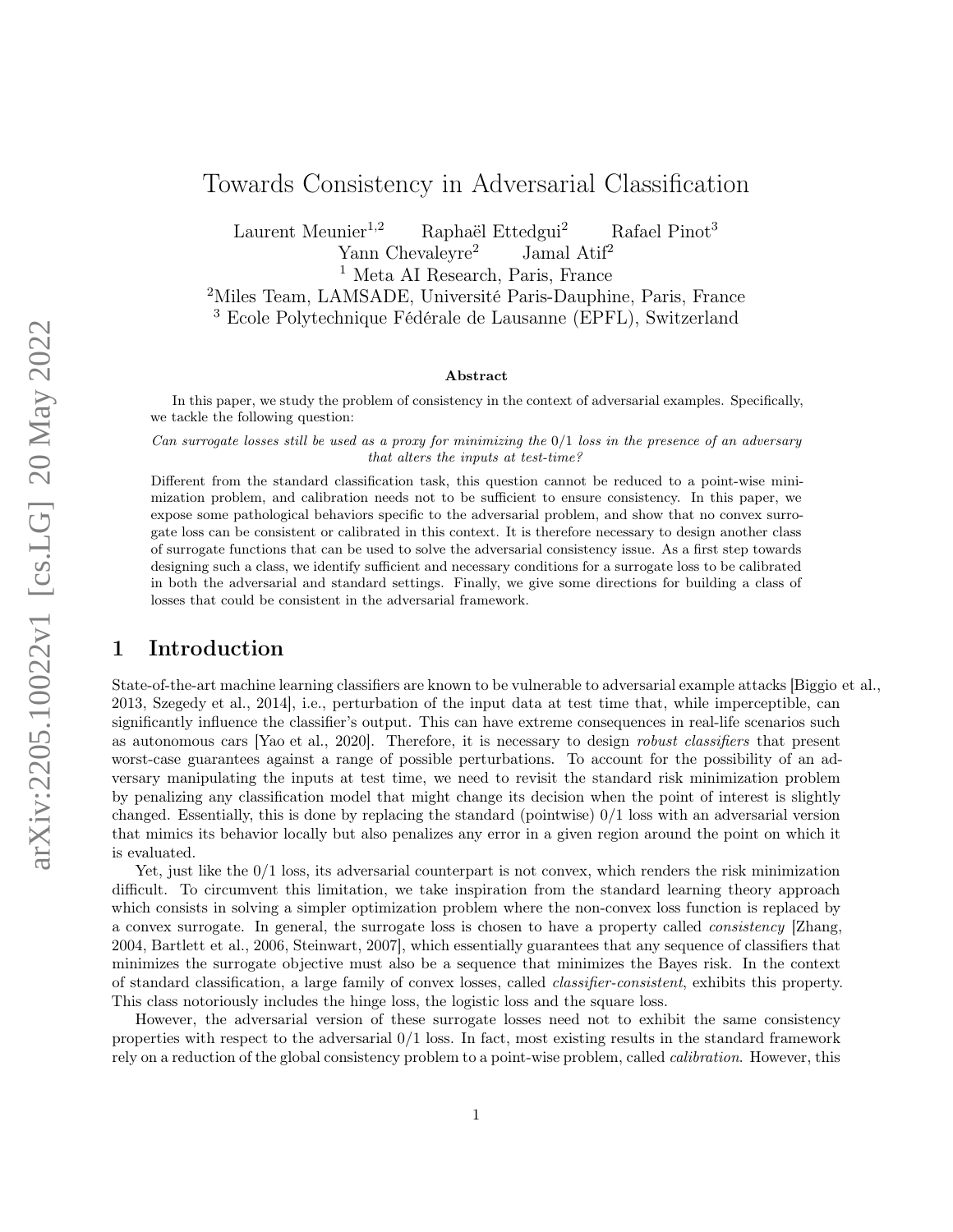approach is not feasible in the adversarial setting, because the new losses are by nature non-point-wise: the optimum for a given input may depend on yet a whole other set of inputs [Awasthi et al., 2021a,c]. Studying the concepts of calibration and consistency in an adversarial context remains an open and understudied issue. Furthermore, this is a complex and technical area of research, that requires a rigorous analysis, since small tweaks in definitions can quickly make results meaningless or inaccurate. This difficulty is illustrated in the literature, where articles published in high profile conferences tend to contradict or refute each other Bao et al. [2020], Awasthi et al. [2021a,c].

Objective & Contributions. The objective of our work is to try and identify possible sources of confusion that may hinder the understanding of the concepts of calibration and consistency in the adversarial setting. In particular, we first come back in Section 2 on the problem of consistency and calibration in the standard setting and carefully define their adversarial counterpart. In doing so, we note that previous papers studying adversarial surrogate losses [Bao et al., 2020, Awasthi et al., 2021a,c] did not use the same 0/1-loss as the one used in seminal papers on consistency [Zhang, 2004, Bartlett et al., 2006, Steinwart, 2007]. This difference might be crucial since it may lead to inaccurate results (see Section 5). We then study in Section 3, the problem of calibration in the adversarial setting and provide both necessary and sufficient conditions for a loss to be calibrated in this setting. It also worth noting that our results are easily extendable to  $H$ calibration (see Appendix L). One on the main takeaway of our analysis is that no convex surrogate loss can be calibrated in the adversarial setting. We however characterize a set of non-convex loss functions, namely shifted odd functions that solve the calibration problem in the adversarial setting. Finally, we focus on the problem of consistency in the adversarial setting in Section 4. Based on min-max arguments, we provide insights that might help paving a way to prove consistency of shifted odd functions in the adversarial setting. Specifically, we prove strong duality results for these losses and show tight links with the 0/1-loss. From these insights, we are able to provide a close but weaker property to consistency.

### 2 Notions of Calibration and Consistency

Let us consider a classification task with input space  $\mathcal{X}$  and output space  $\mathcal{Y} = \{-1, +1\}$ . Let  $(\mathcal{X}, d)$  be a proper Polish (i.e. completely separable) metric space representing the inputs space. For all  $x \in \mathcal{X}$  and  $\delta > 0$ , we denote  $B_{\delta}(x)$  the closed ball of radius  $\delta$  and center x. We also assume that for all  $x \in \mathcal{X}$  and  $\delta > 0$ ,  $B_\delta(x)$  contains at least two points<sup>1</sup>. Let us also endow Y with the trivial metric  $d'(y, y') = \mathbf{1}_{y \neq y'}$ . Then the space  $(\mathcal{X} \times \mathcal{Y}, d \oplus d')$  is a proper Polish space. For any Polish space  $\mathcal{Z}$ , we denote  $\mathcal{M}^1_+(\mathcal{Z})$  the Polish space of Borel probability measures on  $\mathcal Z$ . We will denote  $\mathcal F(\mathcal Z)$  the space of real valued Borel measurable functions on Z. Finally, we denote  $\mathbb{R} := \mathbb{R} \cup \{\infty, +\infty\}.$ 

#### 2.1 Notations and Preliminaries

The 0/1-loss is both non-continuous and non-convex, and its direct minimization is a difficult problem. The concepts of calibration and consistency aim at identifying the properties that a loss must satisfy in order to be a good surrogate for the minimization of the  $0/1$ -loss. In this section, we define these two concepts and explain the difference between them. First of all, we need to give a general definition of a loss function.

**Definition 2.1** (Loss function). A loss function is a function  $L : \mathcal{X} \times \mathcal{Y} \times \mathcal{F}(\mathcal{X}) \to \mathbb{R}$  such that  $L(\cdot, \cdot, f)$  is Borel measurable for all  $f \in \mathcal{F}(\mathcal{X})$ .

Note that this definition is not specific to the standard or adversarial case. In general, the loss at point  $(x, y)$  can either depend only on  $f(x)$ , or on other points related to x (e.g. the set of points within a distance  $\varepsilon$  of x). We now recall the definition of the risk associated with a loss L and a distribution  $\mathbb{P}$ .

**Definition 2.2** (L-risk of a classifier). For a given loss function L, and a Borel probability distribution  $\mathbb{P}$ over  $X \times Y$  we define the risk of a classifier f associated with the loss L and a distribution  $\mathbb{P}$  as

$$
\mathcal{R}_{L,\mathbb{P}}(f) := \mathbb{E}_{(x,y)\sim \mathbb{P}}\left[L(x,y,f)\right].
$$

<sup>&</sup>lt;sup>1</sup>For instance, for any norm  $\|\cdot\|$ ,  $(\mathbb{R}^d, \|\cdot\|)$  is a Polish metric space satisfying this property.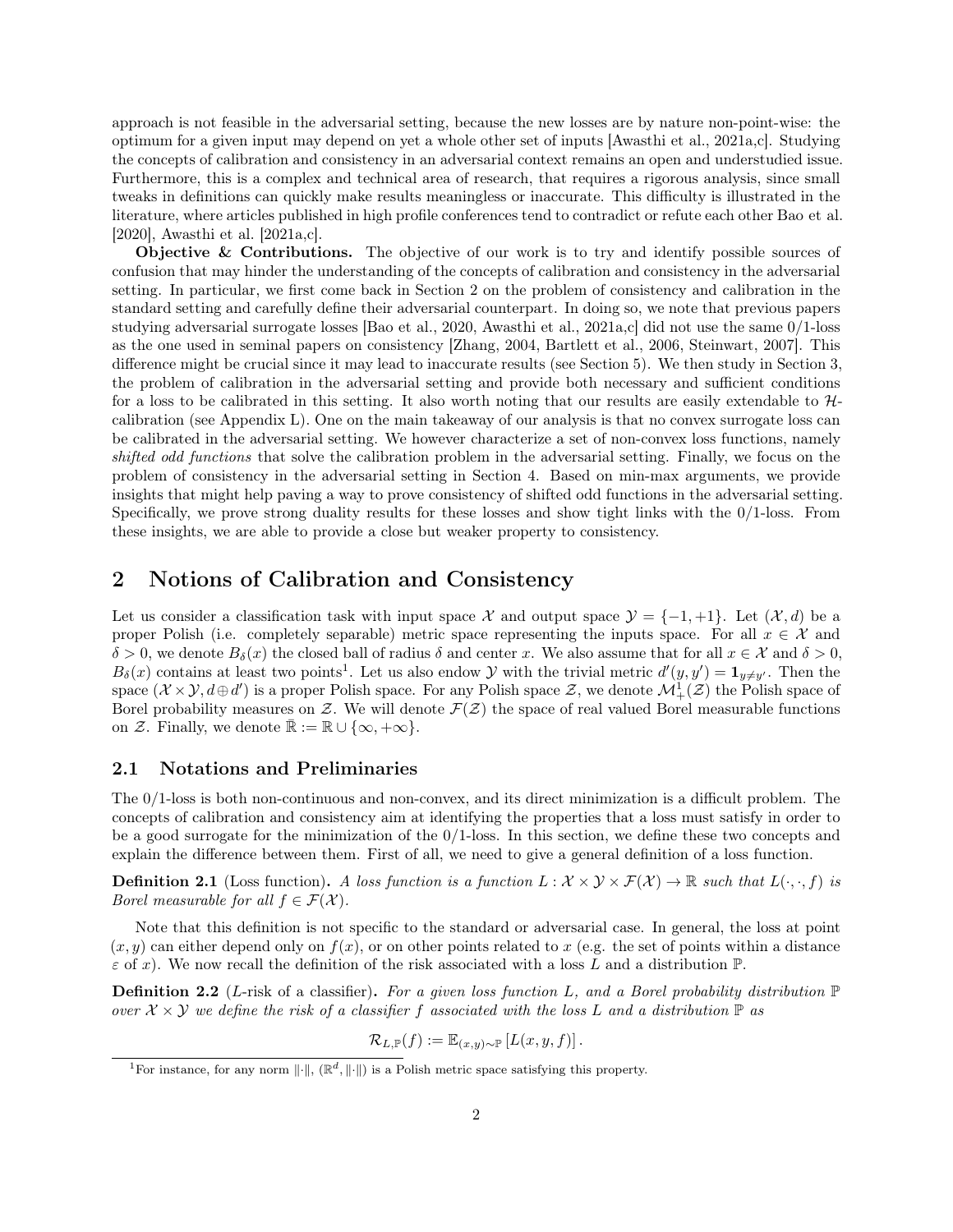We also define the optimal risk associated with the loss L as

$$
\mathcal{R}_{L,\mathbb{P}}^{\star}:=\inf_{f\in\mathcal{F}(\mathcal{X})}\mathcal{R}_{L,\mathbb{P}}(f)
$$

Essentially, the risk of a classifier is defined as the average loss over the distribution P. When the loss L is difficult to optimize in practice (e.g when it is non-convex or non-differentiable), it is often preferred to optimize a surrogate loss function instead. In the literature [Zhang, 2004, Bartlett et al., 2006, Steinwart, 2007], the notion of surrogate losses has been studied as a consistency problem. In a nutshell, a surrogate loss is said to be consistent if any minimizing sequence of classifiers for the risk associated with the surrogate loss is also one for the risk associated with L. Formally, the notion of consistency is as follows.

**Definition 2.3** (Consistency). Let  $L_1$  and  $L_2$  be two loss functions. For a given  $\mathbb{P} \in \mathcal{M}_1^+(\mathcal{X} \times \mathcal{Y})$ ,  $L_2$  is said to be consistent for  $\mathbb P$  with respect to  $L_1$  if for all sequences  $(f_n)_n \in \mathcal F(\mathcal X)^{\mathbb N}$  :

$$
\mathcal{R}_{L_2,\mathbb{P}}(f_n) \to \mathcal{R}_{L_2,\mathbb{P}}^{\star} \implies \mathcal{R}_{L_1,\mathbb{P}}(f_n) \to \mathcal{R}_{L_1,\mathbb{P}}^{\star} \tag{1}
$$

Furthermore,  $L_2$  is said consistent with respect to a loss  $L_1$  the above holds for any distribution  $\mathbb{P}$ .

Consistency is in general a difficult problem to study because of its high dependency on the distribution P at hand. Accordingly, several previous works [Zhang, 2004, Bartlett and Mendelson, 2002, Steinwart, 2007] introduced a weaker notion to study a pointwise version consistency. This simplified notion is called *calibration* and corresponds to consistency when  $\mathbb P$  is a combination of Dirac distributions. The main building block in the analysis of the calibration problem is the calibration function, defined as follows.

**Definition 2.4** (Calibration function). Let L be a loss function. The calibration function  $C_L$  is

$$
\mathcal{C}_L(x, \eta, f) := \eta L(x, 1, f) + (1 - \eta) L(x, -1, f),
$$

for any  $\eta \in [0,1], x \in \mathcal{X}$  and  $f \in \mathcal{F}(\mathcal{X})$ . We also define the optimal calibration function as

$$
\mathcal{C}_L^{\star}(x,\eta):=\inf_{f\in\mathcal{F}(\mathcal{X})}\mathcal{C}_L(x,\eta,f).
$$

Note that for any  $x \in \mathcal{X}$  and  $\eta \in [0,1], C_L(x, \eta, f) = \mathcal{R}_{L,\mathbb{P}}(f)$  with  $\mathbb{P} = \eta \delta_{(x,+1)} + (1 - \eta) \delta_{(x,-1)}$ . The calibration function thus corresponds then to a pointwise notion of the risk, evaluated at point x.  $\eta$ corresponds in this case to the conditional probability of  $y = 1$  given x. We now define the calibration property of a surrogate loss.

**Definition 2.5** (Calibration). Let  $L_1$  and  $L_2$  be two loss functions. We say that  $L_2$  is calibrated with regards to  $L_1$  if for every  $\xi > 0$ ,  $\eta \in [0,1]$  and  $x \in \mathcal{X}$ , there exists  $\delta > 0$  such that for all  $f \in \mathcal{F}(\mathcal{X})$ ,

$$
\mathcal{C}_{L_2}(x,\eta,f)-\mathcal{C}_{L_2}^{\star}(x,\eta)\leq\delta\implies\mathcal{C}_{L_1}(x,\eta,f)-\mathcal{C}_{L_1}^{\star}(x,\eta)\leq\xi.
$$

Furthermore, we say that  $L_2$  is uniformly calibrated with regards to  $L_1$  if for every  $\xi > 0$ , there exists  $\delta > 0$  such that for all  $\eta \in [0,1], x \in \mathcal{X}$  and  $f \in \mathcal{F}(\mathcal{X})$  we have

$$
\mathcal{C}_{L_2}(x,\eta,f)-\mathcal{C}_{L_2}^{\star}(x,\eta)\leq\delta\implies\mathcal{C}_{L_1}(x,\eta,f)-\mathcal{C}_{L_1}^{\star}(x,\eta)\leq\xi.
$$

Connection between calibration and consistency. It is always true that calibration is a necessary condition for consistency. Yet there is no reason, in general, for the converse to be true. However, in the specific context usually studied in the literature (i.e., the standard classification with a well-defined 0/1-loss), the notions of consistency and calibration have been shown to be equivalent. [Zhang, 2004, Bartlett et al., 2006, Steinwart, 2007]. In the next section, we come back on existing results regarding calibration and consistency in this specific (standard) classification setting.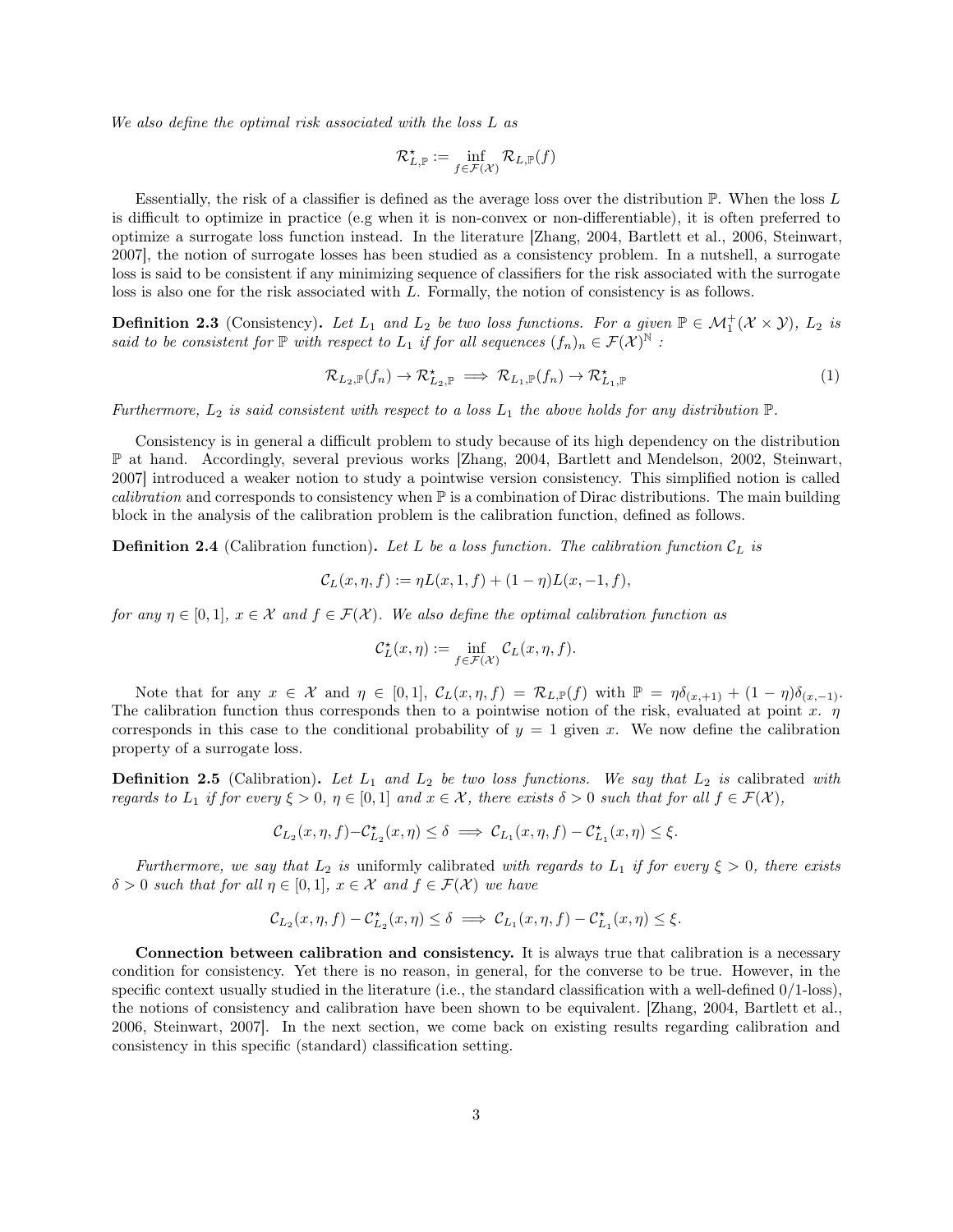#### 2.2 Existing Results in the Standard Classification Setting

Classification is a standard task in machine learning that consists in finding a classification function  $h : \mathcal{X} \to$  $\mathcal Y$  that maps an input x to a label y. In binary classification, h is often defined as the sign of a real valued function  $f \in \mathcal{F}(\mathcal{X})$ . The loss usually used to characterize classification tasks corresponds to the accuracy of the classifier  $h$ . When  $h$  is defined as above, this loss is defined as follows.

**Definition 2.6** (0/1 loss). Let  $f \in \mathcal{F}(\mathcal{X})$ . We define the 0/1 loss as follows

$$
l_{0/1}(x, y, f) = \mathbf{1}_{y \times sign(f(x)) \le 0}
$$

with a convention for the sign, e.g.  $sign(0) = 1$ . We will denote  $\mathcal{R}_{\mathbb{P}}(f) := \mathcal{R}_{l_{0/1},\mathbb{P}}(f)$ ,  $\mathcal{R}_{\mathbb{P}}^{\star} := \mathcal{R}_{l_{0/1},\mathbb{P}}^{\star}$  $\mathcal{C}(x, \eta, f) := \mathcal{C}_{l_{0/1}}(x, \eta, f) \text{ and } \mathcal{C}^{\star}(x, \eta) := \mathcal{C}^{\star}_{l_{0/1}}(x, \eta).$ 

Note that this 0/1-loss is different from the one introduced by Bao et al. [2020], Awasthi et al. [2021a,c]: they used  $\mathbf{1}_{y\times f(x)<0}$  which is a usual  $0/1$  loss but unadapted to consistency and calibrated study (see Section 5 for details). Some of the most prominent works [Zhang, 2004, Bartlett et al., 2006, Steinwart, 2007] among them focus on the concept of margin losses, as defined below.

**Definition 2.7** (Margin loss). A loss  $L_{\phi}$  is said to be a margin loss if there exists a measurable function  $\phi : \mathbb{R} \to \mathbb{R}_+$  such that:

$$
L_{\phi}(x, y, f) = \phi(yf(x))
$$

For simplicity, we will say that  $\phi$  is a margin loss function and we will denote  $\mathcal{R}_{\phi}$  and  $\mathcal{C}_{\phi}$  the risk associated with the margin loss  $\phi$ . Notably, it has been demonstrated in several previous works [Zhang, 2004, Bartlett et al., 2006, Steinwart, 2007] that, for a margin loss  $\phi$ , we have always have  $\mathcal{C}^*_{\phi}(x,\eta)$  $\inf_{\alpha \in \mathbb{R}} \eta \phi(\alpha) + (1 - \eta) \phi(-\alpha)$ . This is in particular one of the main observation allowing to show the following strong result about the connection between consistency and calibration.

**Theorem 2.1** (Zhang [2004], Bartlett et al. [2006], Steinwart [2007]). Let  $\phi : \mathbb{R} \to \mathbb{R}_+$  be a continuous margin loss. Then the three following assertions are equivalent: (i)  $\phi$  is calibrated with regards to  $l_{0/1}$ , (ii)  $\phi$ is uniformly calibrated  $l_{0/1}$ , (iii)  $\phi$  is consistent with regards to  $l_{0/1}$ .

Moreover, if  $\phi$  is convex and differentiable at 0, then  $\phi$  is calibrated if and only  $\phi'(0) < 0$ .

The Hinge loss  $\phi(t) = \max(1-t, 0)$  and the logistic loss  $\phi(t) = \log(1+e^{-t})$  are classical examples of convex consistent losses. Convexity is a desirable property for faster optimization of the loss, but there exist other non-convex losses that are calibrated as the ramp loss  $(\phi(t) = \max(1 - t, 0) + \max(1 + t, 0))$  or the sigmoid loss  $(\phi(t) = (1 + e^t)^{-1})$ . In the next section, we present the adversarial classification setting for which Theorem 2.1 may not hold anymore.

**Remark 1.** The equivalence between calibration and consistency is a consequence from the fact that, over the large space of measurable functions, minimizing the loss pointwisely in the input by desintegrating with regards to x is equivalent to minimize the whole risk over measurable functions. This result is very powerful and simplify the study of calibration in the standard setting.

#### 2.3 Calibration and Consistency in the Adversarial Setting.

We now consider the adversarial classification setting where an adversary tries to manipulate the inputs at test time. Given  $\varepsilon > 0$ , they can move each point  $x \sim \mathbb{P}$  to another point x' which is at distance at most  $\varepsilon$ from  $x^2$ . The goal of this adversary is to maximize the  $0/1$  risk the shifted points from  $\mathbb P$ . Formally, the loss associated to adversarial classification is defined as follows.

<sup>&</sup>lt;sup>2</sup>Note that after shifting x to x', the point need not be in the support of  $\mathbb P$  anymore.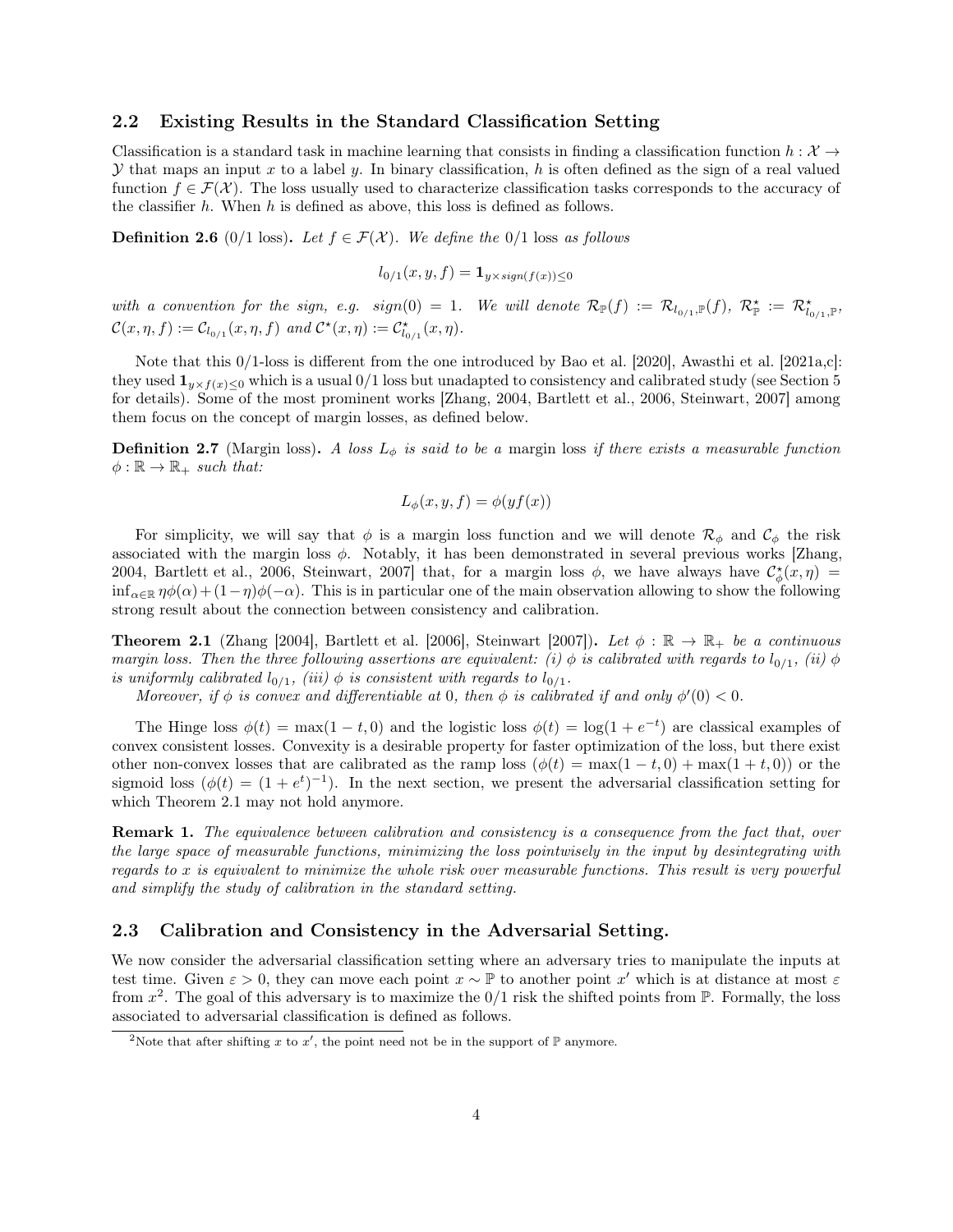**Definition 2.8** (Adversarial 0/1 loss). Let  $\varepsilon \ge 0$ . We define the adversarial 0/1 loss of level  $\varepsilon$  as:

$$
l_{0/1,\varepsilon}(x,y,f)=\sup_{x'\in B_{\varepsilon}(x)}\mathbf{1}_{ysign(f(x))\leq 0}
$$

We will denote  $\mathcal{R}_{\varepsilon,\mathbb{P}}(f) := \mathcal{R}_{l_{0/1,\varepsilon},\mathbb{P}}(f), \ \mathcal{R}_{\varepsilon,\mathbb{P}}^{\star} := \mathcal{R}_{l_{0/1,\varepsilon},\mathbb{P}}^{\star}, \ \mathcal{C}_{\varepsilon}(x,\eta,f) := \mathcal{C}_{l_{0/1,\varepsilon}}(x,\eta,f) \ \text{and} \ \mathcal{C}_{\varepsilon}^{\star}(x,\eta) :=$  $\mathcal{C}^\star_{l_{0/1},\varepsilon}(x,\eta)$  for every  $\mathbb{P}, x$ , f and  $\eta$ .

Specificity of the adversarial case The adversarial risk minimization problem is much more challenging than its standard counterpart because an inner supremum is added to the optimization objective. With this inner supremum, it is no longer possible to reduce the distributional problem to a pointwise minimization as it is usually done in the standard classification framework. In fact, the notions of consistency and calibration are significantly different in the adversarial setting. This means that the results obtained in the standard classification may no longer be valid in the adversarial setting (e.g., the calibration need not be sufficient for consistency), which makes the study of consistency much more complicated. As a first step towards analyzing the adversarial classification problem, we now adapt the notion of margin loss to the adversarial setting.

**Definition 2.9** (Adversarial margin loss). Let  $\phi : \mathbb{R} \to \mathbb{R}_+$  be a margin loss and  $\varepsilon \geq 0$ . We define the adversarial loss of level  $\varepsilon$  associated with  $\phi$  as:

$$
\phi_{\varepsilon}(x,y,f)=\sup_{x'\in B_{\varepsilon}(x)}\phi(yf(x'))
$$

We say that  $\phi$  is adversarially calibrated (resp. uniformly calibrated, resp. consistent) at level  $\varepsilon$  if  $\phi_{\varepsilon}$  is calibrated (resp. uniformly calibrated, resp. consistent) wrt  $l_{0/1,\varepsilon}$ .

Note that a first important sanity check to make is verify that  $\phi_{\varepsilon}$  and  $l_{0/1,\varepsilon}$  are indeed measurable and well defined. The arguments are not trivial since it uses advanced arguments from measure theory, but it is necessary to establish measurability before going further on. Proposition 2.1 states the measurability of  $\phi_{\varepsilon}$ and  $l_{0/1,\varepsilon}$ . We prove this result in Appendix B.

**Proposition 2.1.** Let  $\phi : \mathbb{R} \times \mathcal{Y} \to \mathbb{R}$  be a measurable function and  $\varepsilon \geq 0$ . For every  $f \in \mathcal{F}(\mathcal{X})$ ,  $(x, y) \mapsto$  $\phi_{\varepsilon}(x, y, f)$  and  $(x, y) \mapsto l_{0/1,\varepsilon}(x, y, f)$  are universally measurable.

Now that, we proved that the adversarial setting is properly defined, we can make a first observation: the calibration functions for  $\phi$  and  $\phi_{\varepsilon}$  are actually equal. This property might seem counter-intuitive at first sight as the adversarial risk is most of the time strictly larger than its standard counterpart. However, the calibration functions are only pointwise dependent, hence having the same prediction for any element of the ball  $B_{\varepsilon}(x)$  suffices to reach the optimal calibration  $\mathcal{C}_{\phi}^{\star}(x, \eta)$ .

**Proposition 2.2.** Let  $\varepsilon > 0$ . Let  $\phi$  be a continuous classification margin loss. For all  $x \in \mathcal{X}$  and  $\eta \in [0,1]$ , we have

$$
\mathcal{C}_{\phi_{\varepsilon}}^{\star}(x,\eta)=\inf_{\alpha\in\mathbb{R}}\eta\phi(\alpha)+(1-\eta)\phi(-\alpha)=\mathcal{C}_{\phi}^{\star}(x,\eta)\quad.
$$

The last equality also holds for the adversarial  $0/1$  loss.

The proof of this result is available in Appendix C

### 3 Solving Adversarial Calibration

In this section, we study the calibration of adversarial margin losses with regard to the adversarial 0/1 loss. We first provide necessary and sufficient conditions under which margin losses are adversarially calibrated. We then show that a wide range of surrogate losses that are calibrated in the standard setting are not calibrated in the adversarial setting. Finally we propose a class of losses that are calibrated in the adversarial setting, namely the shifted odd losses.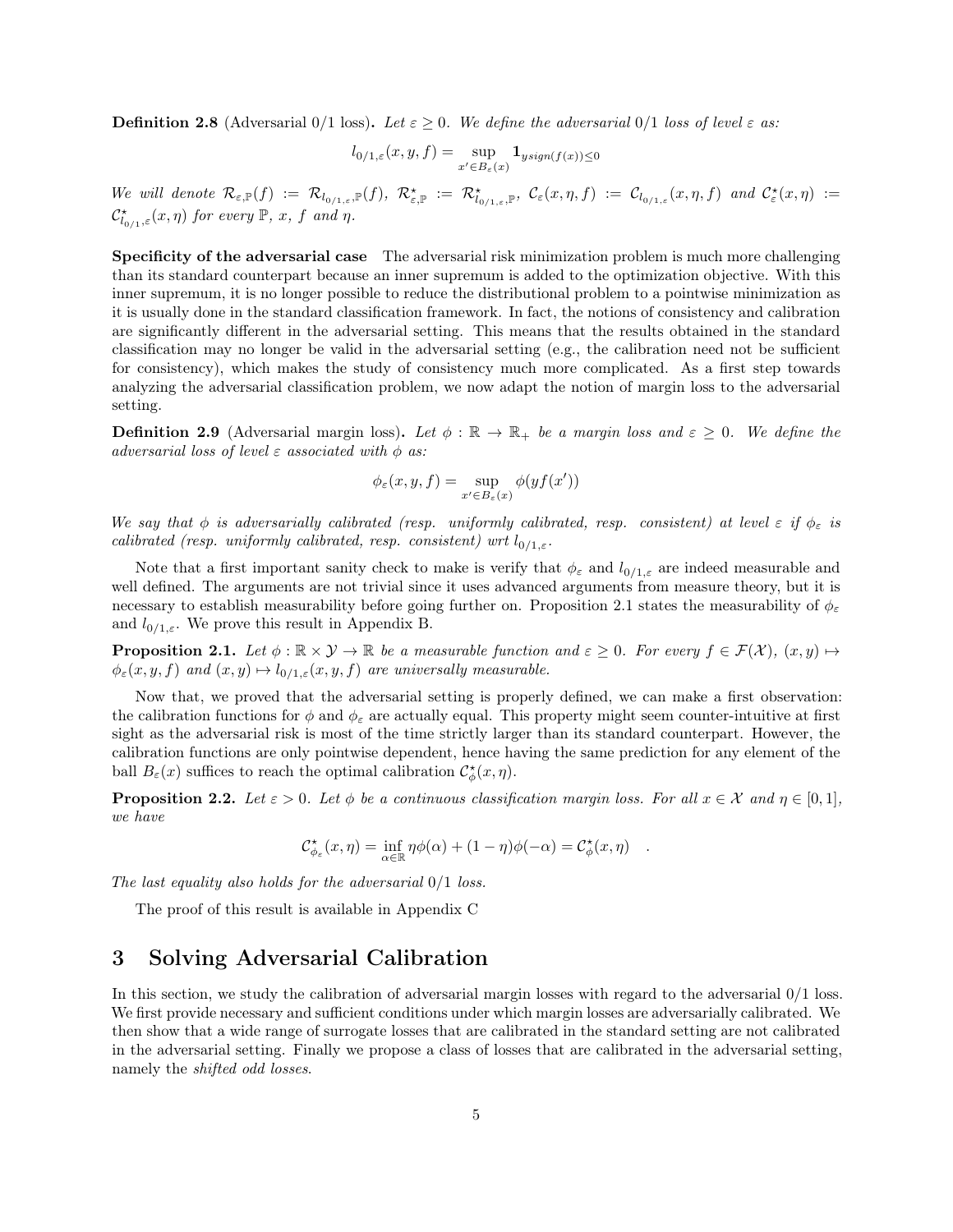#### 3.1 Necessary and Sufficient Conditions for Calibration

One of our main contributions is to find necessary and sufficient conditions for calibration in the adversarial setting. In a brief, we identify that for studying calibration it is central to understand the case where there might be indecision for classifiers (i.e.  $\eta = 1/2$ ). Indeed, in this case, either labelling positively or negatively the input x would lead the same loss for  $x$ . Next result provides a necessary condition for calibration.

**Theorem 3.1** (Necessary condition for Calibration). Let  $\phi$  be a continuous margin loss and  $\varepsilon > 0$ . If φ is adversarially calibrated at level  $\varepsilon$ , then  $\phi$  is calibrated in the standard classification setting and 0  $\notin$  $\operatorname{argmin}_{\alpha \in \bar{\mathbb{R}}} \frac{1}{2} \phi(\alpha) + \frac{1}{2} \phi(-\alpha).$ 

We proof this theorem in Appendix D. While the condition of calibration in the standard classification setting seems natural, we need to understand why  $0 \notin \operatorname{argmin}_{\alpha \in \bar{\mathbb{R}}} \frac{1}{2}\phi(\alpha) + \frac{1}{2}\phi(-\alpha)$ . The intuition behind this result is that a sequence of functions simply converging towards 0 in the ball of radius  $\varepsilon$  around some x can take positive and negative values thus leading to suboptimal  $0/1$  adversarial risk. It turns out that, given an additional mild assumption, this condition is actually sufficient to ensure calibration.

**Theorem 3.2** (Sufficient condition for Calibration). Let  $\phi$  be a continuous margin loss and  $\varepsilon > 0$ . If  $\phi$  is decreasing and strictly decreasing in a neighbourhood of 0 and calibrated in the standard setting and  $0 \notin \operatorname{argmin}_{\alpha \in \overline{\mathbb{R}}} \frac{1}{2}\phi(\alpha) + \frac{1}{2}\phi(-\alpha)$ , then  $\phi$  is adversarially uniformly calibrated at level  $\varepsilon$ .

The proof of this theorem is available in Appendix E.

**Remark 2** (Decreasing hypothesis). For the reciprocal, the additional assumption that  $\phi$  is decreasing and strictly decreasing in a neighborhood of 0 is not restrictive for usual losses. In Theorem 2.1, this assumption is stated as a necessary and sufficient condition for convex losses to be calibrated.

#### 3.2 Negative results

Thanks to Theorem 3.1, we can present two notable corollaries invalidating the use of two important classes of surrogate losses in the standard setting. The first class of losses are convex margin losses. These losses are maybe the most widely used in modern day machine learning as they comprise the logistic loss or the margin loss that are the building block of most classification algorithms.

Corollary 3.1. Let  $\varepsilon > 0$ . Then no convex margin loss can be adversarially calibrated at level  $\varepsilon$ .

A convex loss satisfies  $\frac{1}{2}\phi(\alpha) + \frac{1}{2}\phi(-\alpha) \ge \phi(0)$ , hence  $0 \in \operatorname{argmin}_{\alpha \in \mathbb{R}} \phi(\alpha) + \phi(-\alpha)$ . From Theorem 3.1, we deduce the result. Then,  $\phi$  is not adversarially calibrated at level  $\varepsilon$ . This result seems counter-intuitive and highlights the difficulty of optimizing and understanding the adversarial risk. Since convex losses are not adversarially calibrated, one may hope to rely on famous non-convex losses such as sigmoid and ramp losses. But, unfortunately, such losses are not calibrated either.

**Corollary 3.2.** Let  $\varepsilon > 0$ . Let  $\lambda \in \mathbb{R}$  and  $\psi$  be a lower-bounded odd function such that for all  $\alpha \in \mathbb{R}$ ,  $\psi > -\lambda$ . We define  $\psi$  as  $\phi(\alpha) = \lambda + \psi(\alpha)$ . Then  $\phi$  is not adversarially calibrated at level  $\varepsilon$ .

Indeed,  $\frac{1}{2}\phi(\alpha) + \frac{1}{2}\phi(-\alpha) = \lambda$ , so that  $\operatorname{argmin}_{\alpha \in \mathbb{R}} \frac{1}{2}\phi(\alpha) + \frac{1}{2}\phi(-\alpha) = \mathbb{R}$ . Thanks to Theorem 3.1,  $\phi$  is not adversarially calibrated at level  $\varepsilon$ .

#### 3.3 Positive results

Theorem 3.2 also gives sufficient conditions for  $\phi$  to be adversarially calibrated. Leveraging this result, we devise a class of margin losses that are indeed calibrated in the adversarial settings. We call this class shifted odd losses, and we define it as follows.

**Definition 3.1** (Shifted odd losses). We say that  $\phi$  is a shifted odd margin loss if there exists  $\lambda \geq 0$ ,  $\tau > 0$ , and a continuous lower bounded decreasing odd function  $\psi$  that is strictly decreasing in a neighborhood of 0 such that for all  $\alpha \in \mathbb{R}$ ,  $\psi(\alpha) \geq -\lambda$  and  $\phi(\alpha) = \lambda + \psi(\alpha - \tau)$ .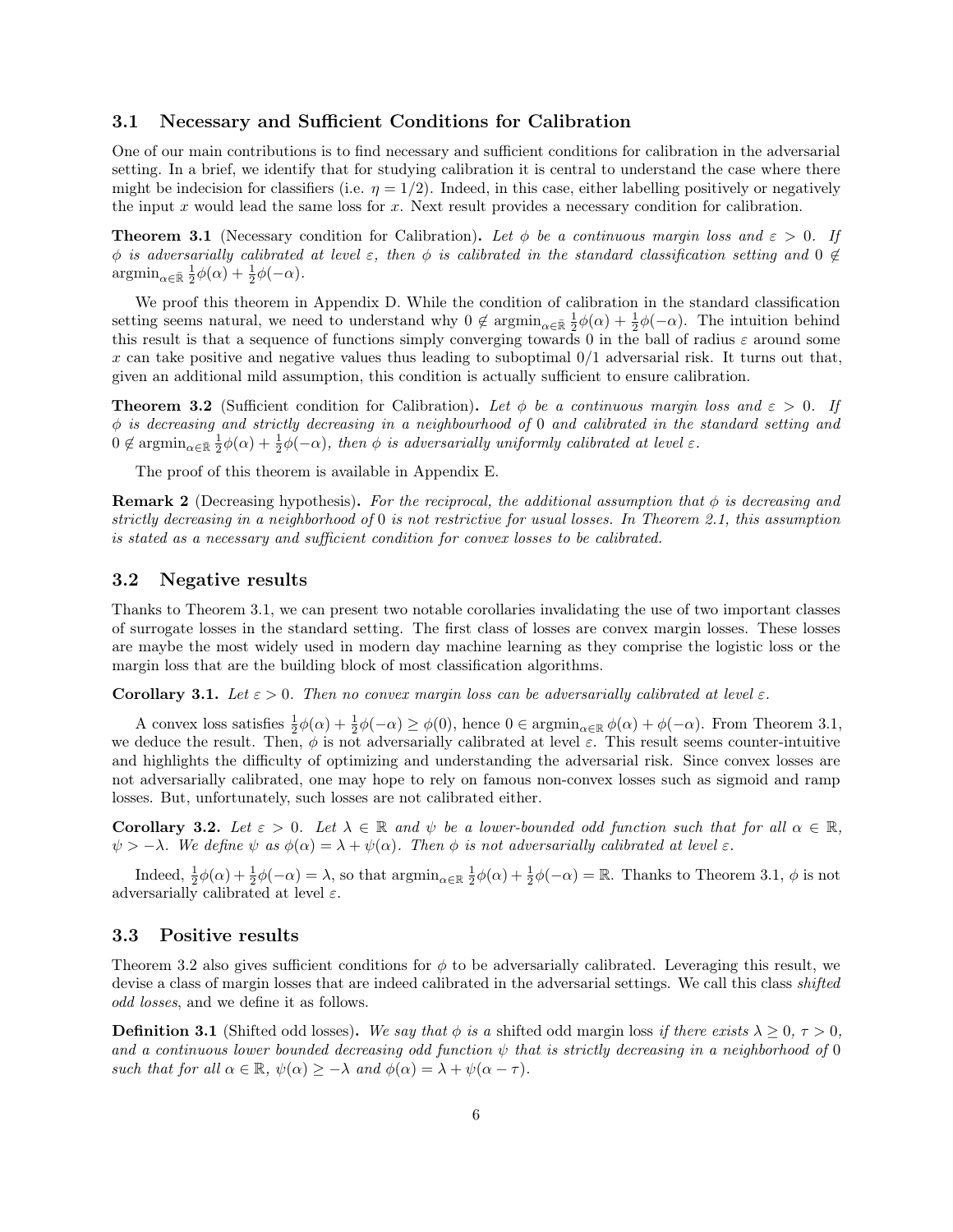

Figure 1: Illustration of the a calibrated loss in the adversarial setting. The sigmoid loss satisfy the hypothesis for  $\psi$ . Its shifted version is then calibrated for adversarial classification.

The key difference between a standard odd margin loss and a shifted odd margin loss is the variations of the function  $\alpha \mapsto \frac{1}{2}\phi(\alpha) + \frac{1}{2}\phi(-\alpha)$ . The primary difference is that, in the standard case the optima of this function are located at 0 while they are located in  $-\infty$  and  $+\infty$  in the adversarial setting. Let us give some examples of margin shifted odd losses below.

Example (Shifted odd losses). For every  $\varepsilon > 0$  and every  $\tau > 0$ , the shifted logistic loss, defined as follows, is adversarially calibrated at level  $\varepsilon: \phi: \alpha \mapsto (1 + \exp(\alpha - \tau))^{-1}$  This loss is plotted on left in Figure 1. We also plotted on right in Figure  $1 \alpha \mapsto \frac{1}{2}\phi(\alpha) + \frac{1}{2}\phi(-\alpha)$  to justify that  $0 \notin \operatorname{argmin}_{\alpha \in \bar{\mathbb{R}}} \frac{1}{2}\phi(\alpha) + \frac{1}{2}\phi(-\alpha)$ . Also note that the shifted ramp loss also satisfies the same properties.

A consequence of Theorem 3.2 is that shifted odd losses are adversarially calibrated, as demonstrated in Proposition 3.1 stated below.

**Proposition 3.1.** Let  $\phi$  be a shifted odd margin loss. For every  $\varepsilon > 0$ ,  $\phi$  is adversarially calibrated at level ε.

We proof this proposition in Appendix F.

### 4 Towards Adversarial Consistency

We focus our study now on the problem of adversarial consistency. In a first part, taking inspiration from Long and Servedio [2013], Awasthi et al. [2021a], we study the  $\varepsilon$ -realisable case, i.e. the case where the adversarial risk at level  $\varepsilon$  equals zero. In a second part, we analyze the behavior of a candidate class of losses, namely the  $0/1$ -like margin losses.

#### 4.1 The Realizable Case

The realizable case is important since there are no possible adversaries for the Bayes optimal classifier. Formally, this means that the adversarial risk equals 0, as stated in the following definition.

**Definition 4.1** (*ε*-realisability). Let  $\mathbb{P}$  be a Borel probability distribution on  $\mathcal{X} \times \mathcal{Y}$  and  $\varepsilon \geq 0$ . We say that  $\mathbb P$  is  $\varepsilon$ -realisable if  $\mathcal{R}_{\varepsilon,\mathbb{P}}^{\star}=0$ .

In the case of realizable probability distribution, calibrated (and consequently consistent) margin losses in the standard classification setting are also calibrated and consistent in the adversarial case.

**Proposition 4.1.** Let  $\varepsilon > 0$ . Let  $\mathbb{P}$  be an  $\varepsilon$ -realisable distribution and  $\phi$  be a calibrated margin loss in the standard setting. Then  $\phi$  is adversarially consistent at level  $\varepsilon$ .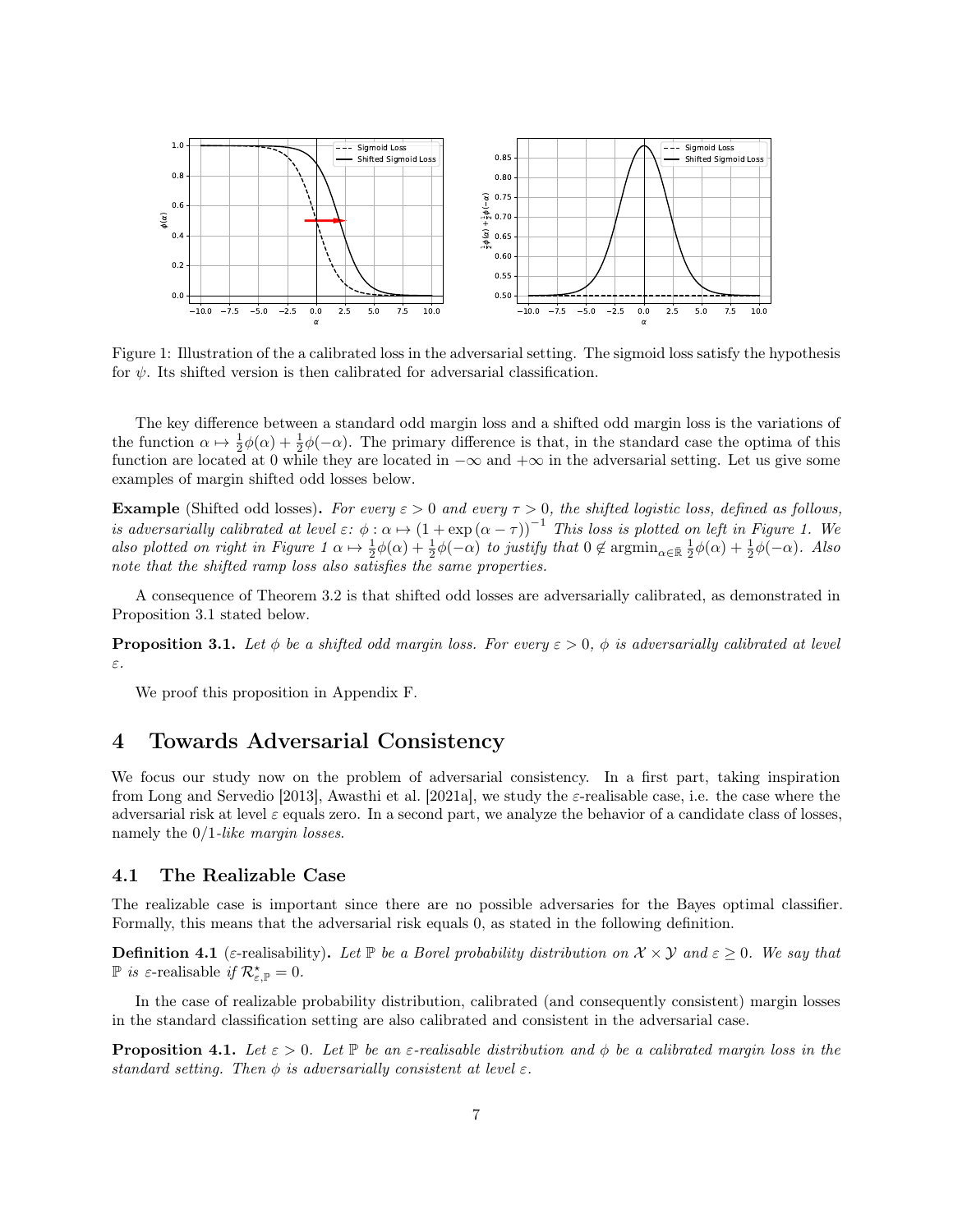We give a proof of this result in Appendix G. The intuition behind this result is that if a probability distribution is  $\varepsilon$ -realisable, the marginal distributions are sufficiently separated, so that there are no possible adversarial attacks, each point in the  $\varepsilon$ -neighbourhood of the support of the distribution can be classified independently of each other.

#### 4.2 Towards the General Case

In this section, we seek to pave the way towards proving the consistency of shifted odd losses. We will observe that their behavior is actually very similar to that of the  $0/1$  loss, which makes them good candidates to be consistent losses. To this end, we first add an extra hypothesis to the odd shifted losses in order to simplify our technical analysis.

**Definition 4.2** (0/1-like margin losses).  $\phi$  is a 0/1-like margin loss if there exists  $\lambda \geq 0$ ,  $\tau \geq 0$ , and a continuous lower bounded strictly decreasing odd function  $\psi$  in a neighbourhood of 0 such that for all  $\alpha \in \mathbb{R}$ ,  $\psi(\alpha) \geq -\lambda$  and  $\phi(\alpha) = \lambda + \psi(\alpha - \tau)$  and

$$
\lim_{t \to -\infty} \phi(t) = 1 \text{ and } \lim_{t \to +\infty} \phi(t) = 0
$$

Note here that the losses here are not necessarily shifted because  $\tau$  might equal 0, making this condition weaker. Consequently, we cannot hope that such losses are consistent neither calibrated, but they might help in finding the path towards consistency. Note also that if  $\phi$  is an odd or shifted odd loss, one can always find a rescaling of  $\phi$  such that  $\phi$  becomes a 0/1-like margin loss. Note also that such a rescaling does neither change the notion of consistency and calibration for  $\phi$  nor for its rescaled version.

Based on min-max arguments, we provide below some results better characterizing 0/1-like margin loss functions in the adversarial setting. Let us first recall the notions of *midpoint property* and *adversarial* distributions set that will be useful from now on as well as an important existing result from Pydi and Jog [2021].

**Definition 4.3.** Let  $(X, d)$  be a proper Polish metric space. We say that X satisfy the midpoint property if for all  $x_1, x_2 \in \mathcal{X}$  there exist  $x \in \mathcal{X}$  such that  $d(x, x_1) = d(x, x_2) = \frac{d(x_1, x_2)}{2}$ .

We recall also the set  $\mathcal{A}_{\varepsilon}(\mathbb{P})$  of adversarial distributions introduced in Meunier et al. [2021].

**Definition 4.4.** Let  $\mathbb P$  be a Borel probability distribution and  $\varepsilon > 0$ . We define the set of adversarial distributions  $\mathcal{A}_{\varepsilon}(\mathbb{P})$  as:

$$
\mathcal{A}_{\varepsilon}(\mathbb{P}) := \{ \mathbb{Q} \in \mathcal{M}_1^+(\mathcal{X} \times \mathcal{Y}) \mid \exists \gamma \in \mathcal{M}_1^+ ((\mathcal{X} \times \mathcal{Y})^2), d(x, x') \le \varepsilon, y = y' \gamma - a.s., \ \Pi_{1\sharp} \gamma = \mathbb{P}, \ \Pi_{2\sharp} \gamma = \mathbb{Q} \}
$$

where  $\Pi_i$  denotes the projection on the *i*-th component.

**Theorem 4.1** (Pydi and Jog [2021]). Let X be a Polish space satisfying the midpoint property. Then strong duality holds:

$$
\mathcal{R}_{\varepsilon,\mathbb{P}}^{\star} = \inf_{f \in \mathcal{F}(\mathcal{X})} \sup_{\mathbb{Q} \in \mathcal{A}_{\varepsilon}(\mathbb{P})} \mathcal{R}_{\mathbb{Q}}(f) = \sup_{\mathbb{Q} \in \mathcal{A}_{\varepsilon}(\mathbb{P})} \inf_{f \in \mathcal{F}(\mathcal{X})} \mathcal{R}_{\mathbb{Q}}(f)
$$

Moreover the supremum of the right-hand term is attained.

Note that in the original version of the theorem, Pydi and Jog [2021] did not prove that the supremum is attained. We add a proof of this in Appendix H.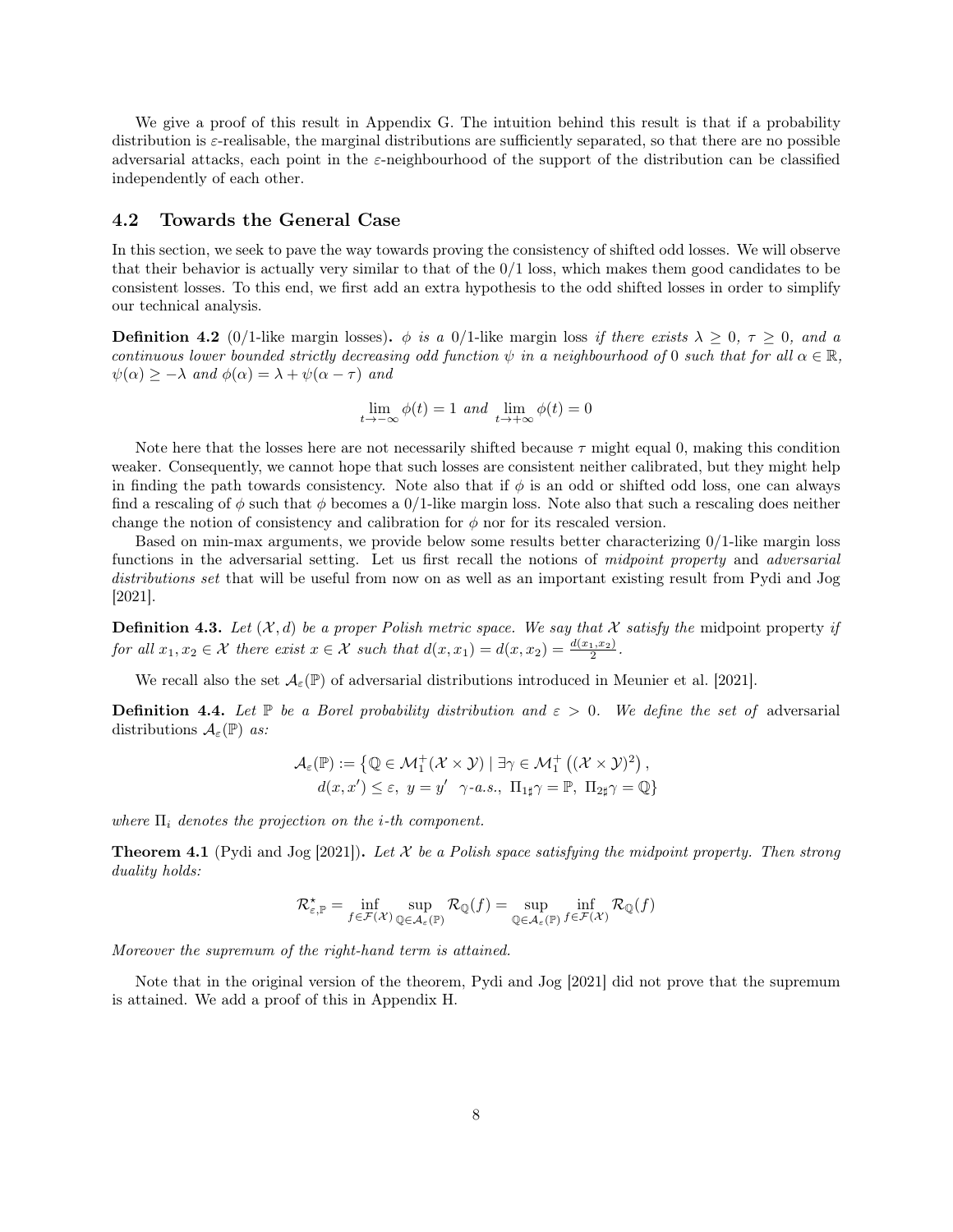Connections between  $0/1$ -like margin loss and  $0/1$  loss: a min-max viewpoint. Thanks the the above concepts, we can now present some results identifying the similarity and the differences between the  $0/1$  loss and  $0/1$ -like margin losses. We first show that for a given fixed probability distribution  $\mathbb{P}$ , the adversarial optimal risk associated with a  $0/1$ -like margin loss and the  $0/1$  loss are equal. The proof of this result is available in Appendix I

**Theorem 4.2.** Let X be a Polish space satisfying the midpoint property. Let  $\varepsilon \geq 0$ ,  $\mathbb{P}$  be a Borel probability distribution over  $\mathcal{X} \times \mathcal{Y}$ , and  $\phi$  be a 0/1-like margin loss. Then, we have:

$$
\mathcal{R}_{\phi_{\varepsilon},\mathbb{P}}^{\star}=\mathcal{R}_{\varepsilon,\mathbb{P}}^{\star}
$$

In particular, we note that this property holds true for the standard risk. From this result, we can derive two interesting corollaries about 0/1-like margin losses. First, strong duality holds for the risk associated with  $\phi$ .

**Corollary 4.1** (Strong duality for  $\phi$ ). Let us assume that X is a Polish space satisfying the midpoint property. Let  $\varepsilon \geq 0$ , P be a Borel probability distribution over  $\mathcal{X} \times \mathcal{Y}$ , and  $\phi$  be a  $0/1$ -like margin loss. Then, we have:

$$
\inf_{f \in \mathcal{F}(\mathcal{X})} \sup_{\mathbb{Q} \in \mathcal{A}_{\varepsilon}(\mathbb{P})} \mathcal{R}_{\phi, \mathbb{Q}}(f) = \sup_{\mathbb{Q} \in \mathcal{A}_{\varepsilon}(\mathbb{P})} \inf_{f \in \mathcal{F}(\mathcal{X})} \mathcal{R}_{\phi, \mathbb{Q}}(f)
$$

Moreover the supremum is attained.

Note that there is no reason that the infimum is attained. A second interesting corollary is the equality of the set of optimal attacks, i.e. distributions of  $\mathcal{A}_{\varepsilon}(\mathbb{P})$  that maximize the dual problem: an optimal attack for the  $0/1$  loss is also an optimal attack for a  $0/1$ -like margin, and vice versa.

**Corollary 4.2** (Optimal attacks). Let assume that  $X$  be a Polish space satisfying the midpoint property. Let  $\varepsilon > 0$  and  $\mathbb P$  be a Borel probability distribution over  $\mathcal X \times \mathcal Y$ . Then, an optimal attack  $\mathbb O^*$  of level  $\varepsilon$  exists for both the 0/1 loss and  $\phi$ . Moreover, for  $\mathbb{Q} \in A_{\varepsilon}(\mathbb{P})$ .  $\mathbb{Q}$  is an optimal attack for the loss  $\phi$  if and only if it is an optimal attack for the 0/1 loss.

The proof of these two corollaries is available in Appendix J.

A step towards consistency. From the previous results, we are able to prove a first result toward the demonstration of consistency. This result is much weaker than consistency result, but it guarantees that if a sequence minimizes the adversarial risk, then it minimizes the risk for optimal attacks, i.e. in a game where the attacker plays before the classifier. The proof of this result is in Appendix K

**Proposition 4.2.** Let us assume that X be a Polish space satisfying the midpoint property. Let  $\varepsilon \geq 0$  and P be a Borel probability distribution over  $\mathcal{X} \times \mathcal{Y}$ . Let  $\mathbb{Q}^*$  be an optimal attack of level  $\varepsilon$ . Let  $(f_n)_{n \in \mathbb{N}}$  be a sequence of  $\mathcal{F}(\mathcal{X})$  such that  $\mathcal{R}_{\phi_{\varepsilon}, \mathbb{P}}(f_n) \to \mathcal{R}_{\phi_{\varepsilon}, \mathbb{P}}^{\star}$ . Then  $\mathcal{R}_{\mathbb{Q}^{\star}}(f_n) \to \mathcal{R}_{\varepsilon, \mathbb{P}}^{\star}$ .

We hope this result and its proof may lead to a full proof of consistency. This result is significantly weaker than consistency as stated in the following remark. In the proof of the previous results, we did not use the assumptions that losses are shifted. In our opinion, it is the key element that we miss and that we need to use to conclude on the consistency of this family of losses. The shift in the loss would force the classifier to goes to  $\pm\infty$  on a  $\varepsilon$  neighborhood support of the distribution of  $\mathbb P$  and then the risk would equal the adversarial 0/1-loss risk. However, we did not succeed in showing the appropriate result: we believe this question is complicated and is left as further work.

# 5 Related Work and Discussions

We now explain the differences between our approach and the one proposed by Bao et al. [2020], Awasthi et al. [2021a,c]. The two main differences are the choice of the 0/1 loss and the studied notion of consistency and calibration.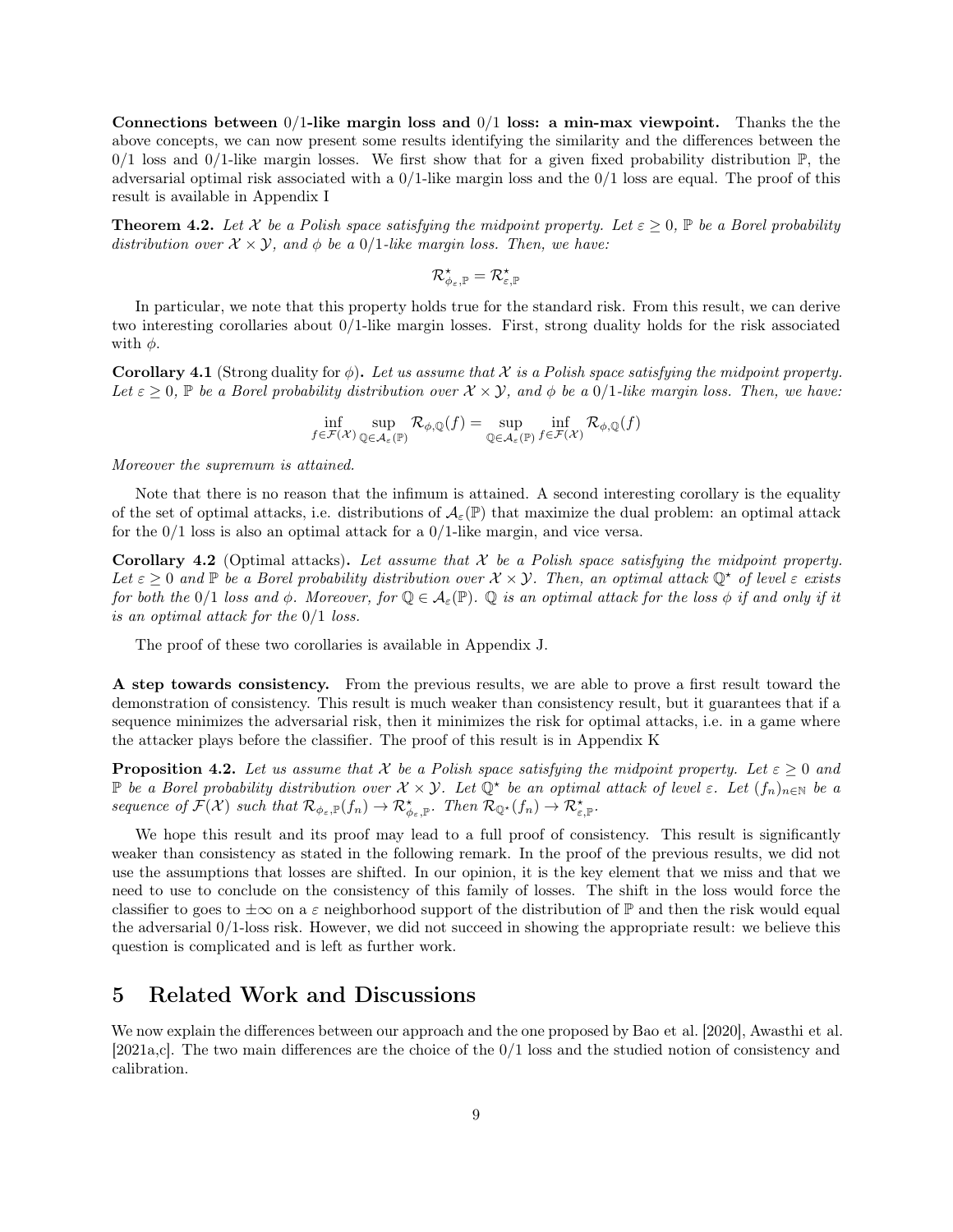Alternative 0/1 loss An alternative 0/1 loss would the following:  $l \leq (f(x), y) = \mathbf{1}_{y f(x) \leq 0}$ . This loss penalizes indecision: i.e. predicting 0 would lead to a pointwise risk of 1 for  $y = 1$  and  $y = -1$  while the 0/1 loss  $l_{0/1}$  returns 1 for  $y = 1$  and 0 for  $y = -1$ . This definition was used by Bao et al. [2020], Awasthi et al. [2021a,c] to prove their calibration and consistency results. While Bartlett et al. [2006] was not explicit on the choice for the 0/1 loss, Steinwart [2007] explicitly mentions that the 0/1 loss is not a margin loss. The use of this loss is not suited for studying consistency and leads to inaccurate results as shown in the following counterexample. On  $\mathcal{X} = \mathbb{R}$ , let  $\mathbb{P}$  defined as  $\mathbb{P} = \frac{1}{2}(\delta_{x=0,y=1} + \delta_{x=0,y=-1})$  and  $\phi : \mathbb{R} \to \mathbb{R}$  be a margin based loss. The  $\phi$ -risk minimization problem writes  $\inf_{\alpha} \frac{1}{2}(\phi(\alpha) + \phi(-\alpha))$ . For any convex functional  $\phi$  the optimum is attained for  $\alpha = 0$ .  $f_n : x \mapsto 0$  is a minimizing sequence for the  $\phi$ -risk. However  $R_{l\leq}(f_n) = 1$  for all n and  $R_{l\leq}^* = \frac{1}{2}$ . Then we deduce that no convex margin based loss is consistent wrt  $l\leq$ . Consequently, the  $0/1$  loss to be used in adversarial consistency needs to be  $l_{0/1,\varepsilon}(x,y,f) = \sup_{x'\in B_{\varepsilon}(x)} \mathbf{1}_{y\text{sign}(f(x))\leq 0}$ , otherwise the obtained results might be innacurate.

H-consistency and H-calibration Bao et al. [2020], Awasthi et al. [2021a,c] proposed to study H-calibration and  $H$ -consistency in the adversarial setting, i.e. calibration and consistency when minimizing sequences are in  $H$ . However, even in the standard classification setting, the link between both notions in this extended setting is not clear at all since a pointwise minimization of the risk cannot be done. To our knowledge, there is only one research paper [Long and Servedio, 2013] that focuses on this notion in standard setting. They do it in the restricted case of realisability, i.e. when the standard optimal risk associated with the  $0/1$  loss equals 0. We believe that studying H-consistency and H-calibration in the adversarial setting is a bit anticipated. For these reasons, we focus only on calibration and consistency on the space of measurable functions  $\mathcal{F}(\mathcal{X})$ . However, note that many of our results can be adapted to H-calibration: we propose, in Appendix L, conditions on classes  $H$  so that Theorems 3.1 and 3.2 still holds.

About the Adversarial Bayes Risk and Game Theory. A recent trend of work has focused on analyzing the adversarial risk from multiple point of views. Bhagoji et al. [2019] as well as Pydi and Jog [2020, 2021] showed that the adversarial optimal Bayes classifier can be written as optimal transport for a well chosen cost. Another line of work [Pinot et al., 2020, Meunier et al., 2021, Pydi and Jog, 2021] have focused on a game theoretic approach for analyzing the adversarial risk having interest in the nature of equilibria between the classifier and the attacker. Recently, some researchers [Awasthi et al., 2021b, Bungert et al., 2021] proved encouraging results on the existence of an optimal Bayes classifier in the adversarial setting under mild assumptions.

### 6 Conclusion

In this paper, we set some solid theoretical foundations for the study of adversarial consistency. We highlighted the importance of the definition of the 0/1 loss, as well as the nuance between calibration and consistency that is specific to the adversarial setting. Furthermore, we solved the adversarial calibration problem, by giving a necessary and sufficient condition for decreasing, continuous margin losses to be adversarially calibrated. Since this is a necessary condition for consistency, an important consequence of this result is that no convex margin loss can be consistent. This rules out most of the commonly used surrogates, and spurs the need for new families of consistent, yet differentiable families of losses. We provide first insights into which losses may be consistent, by showing that translations of odd loss functions are calibrated.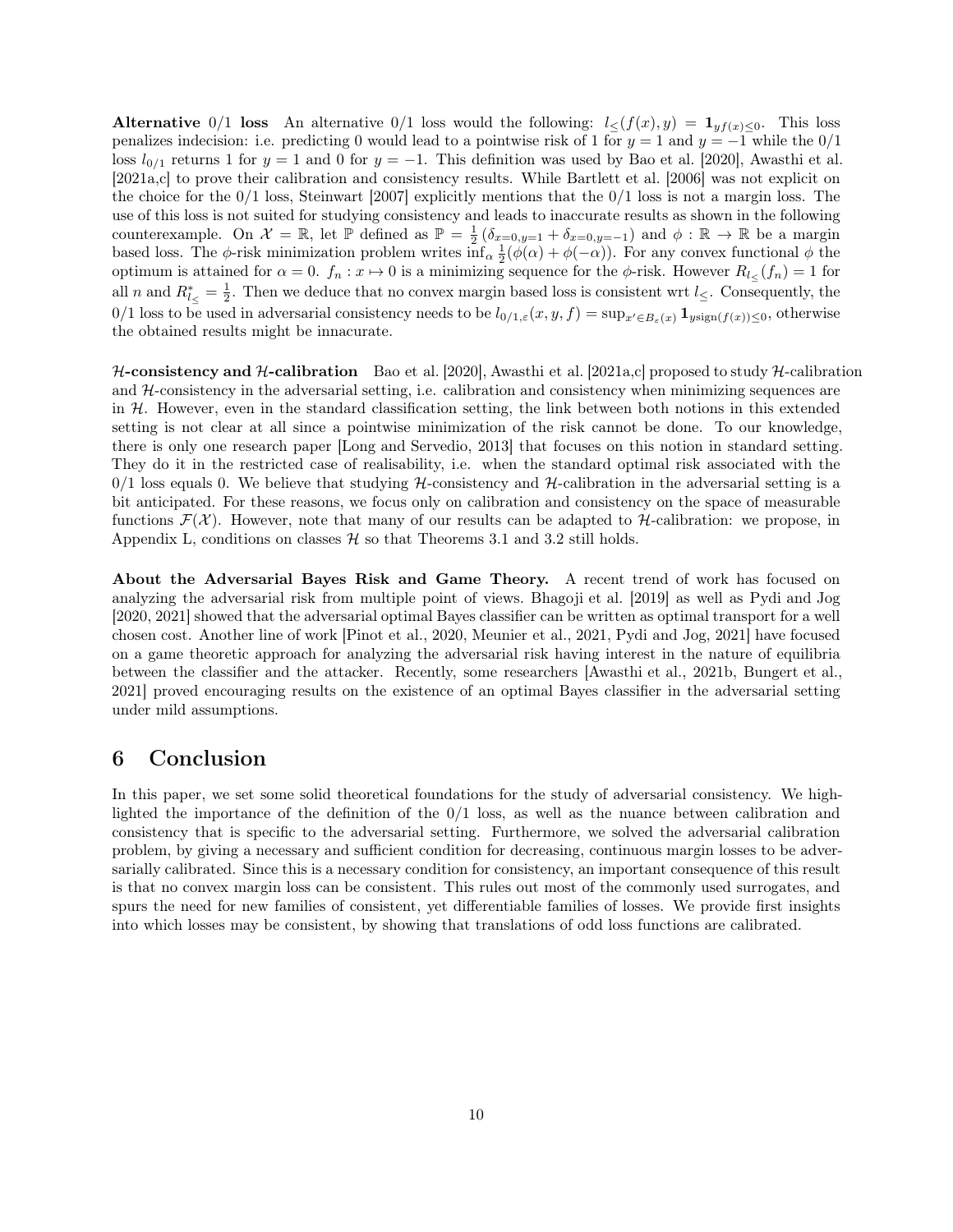## References

- Pranjal Awasthi, Natalie Frank, Anqi Mao, Mehryar Mohri, and Yutao Zhong. Calibration and consistency of adversarial surrogate losses. Advances in Neural Information Processing Systems, 34, 2021a.
- Pranjal Awasthi, Natalie S Frank, and Mehryar Mohri. On the existence of the adversarial bayes classifier (extended version).  $arXiv$  preprint  $arXiv:2112.01694$ , 2021b.
- Pranjal Awasthi, Anqi Mao, Mehryar Mohri, and Yutao Zhong. A finer calibration analysis for adversarial robustness. arXiv preprint arXiv:2105.01550, 2021c.
- Han Bao, Clay Scott, and Masashi Sugiyama. Calibrated surrogate losses for adversarially robust classification. In Jacob Abernethy and Shivani Agarwal, editors, *Proceedings of Thirty Third Conference on* Learning Theory, volume 125 of Proceedings of Machine Learning Research, pages 408–451. PMLR, 09–12 Jul 2020. URL http://proceedings.mlr.press/v125/bao20a.html.
- Peter L Bartlett and Shahar Mendelson. Rademacher and gaussian complexities: Risk bounds and structural results. Journal of Machine Learning Research, 3:463–482, 2002.
- Peter L Bartlett, Michael I Jordan, and Jon D McAuliffe. Convexity, classification, and risk bounds. Journal of the American Statistical Association, 101(473):138–156, 2006.
- Dimitir P Bertsekas and Steven Shreve. Stochastic optimal control: the discrete-time case. 2004.
- Arjun Nitin Bhagoji, Daniel Cullina, and Prateek Mittal. Lower bounds on adversarial robustness from optimal transport. Advances in Neural Information Processing Systems, 32, 2019.
- Battista Biggio, Igino Corona, Davide Maiorca, Blaine Nelson, Nedim Šrndić, Pavel Laskov, Giorgio Giacinto, and Fabio Roli. Evasion attacks against machine learning at test time. In Joint European conference on machine learning and knowledge discovery in databases, pages 387–402. Springer, 2013.
- Leon Bungert, Nicolás García Trillos, and Ryan Murray. The geometry of adversarial training in binary classification. arXiv preprint arXiv:2111.13613, 2021.
- Phil Long and Rocco Servedio. Consistency versus realizable h-consistency for multiclass classification. In International Conference on Machine Learning, pages 801–809. PMLR, 2013.
- Laurent Meunier, Meyer Scetbon, Rafael B Pinot, Jamal Atif, and Yann Chevaleyre. Mixed nash equilibria in the adversarial examples game. In International Conference on Machine Learning, pages 7677–7687. PMLR, 2021.
- Rafael Pinot, Raphael Ettedgui, Geovani Rizk, Yann Chevaleyre, and Jamal Atif. Randomization matters. how to defend against strong adversarial attacks. *International Conference on Machine Learning*, 2020.
- Muni Sreenivas Pydi and Varun Jog. Adversarial risk via optimal transport and optimal couplings. In International Conference on Machine Learning. 2020.
- Muni Sreenivas Pydi and Varun Jog. The many faces of adversarial risk. Advances in Neural Information Processing Systems, 34, 2021.
- Ingo Steinwart. How to compare different loss functions and their risks. Constructive Approximation, 26(2): 225–287, 2007.
- Christian Szegedy, Wojciech Zaremba, Ilya Sutskever, Joan Bruna, Dumitru Erhan, Ian Goodfellow, and Rob Fergus. Intriguing properties of neural networks. In *International Conference on Learning Representations*, 2014.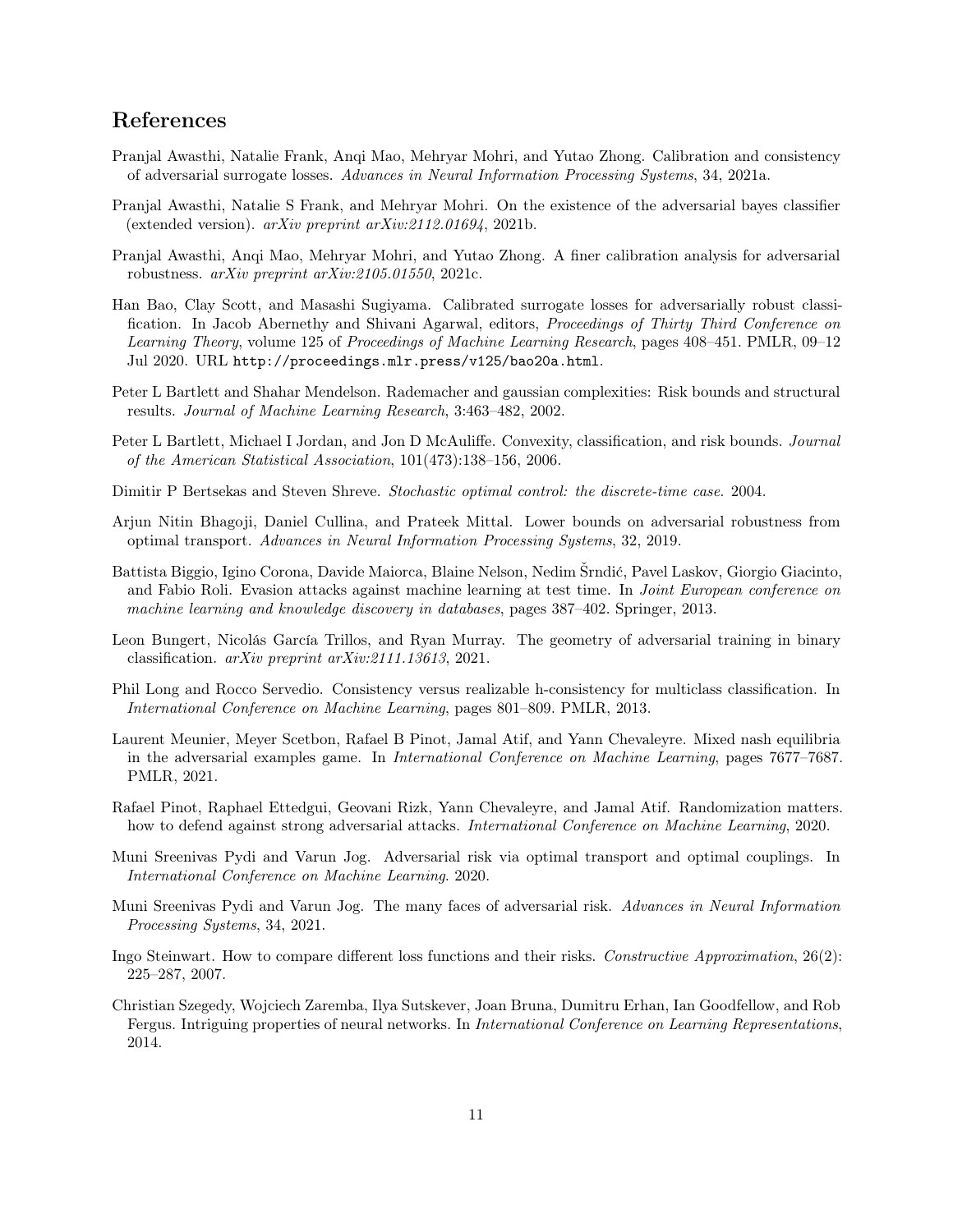- Deng Yao, Zheng Xi, Zhang Tianyi, Chen Chen, Lou Guannan, and Kim Miryung. An analysis of adversarial attacks and defenses on autonomous driving models. In 18th Annual IEEE International Conference on Pervasive Computing and Communications. IEEE, 2020.
- Tong Zhang. Statistical behavior and consistency of classification methods based on convex risk minimization. The Annals of Statistics, 32(1):56–85, 2004.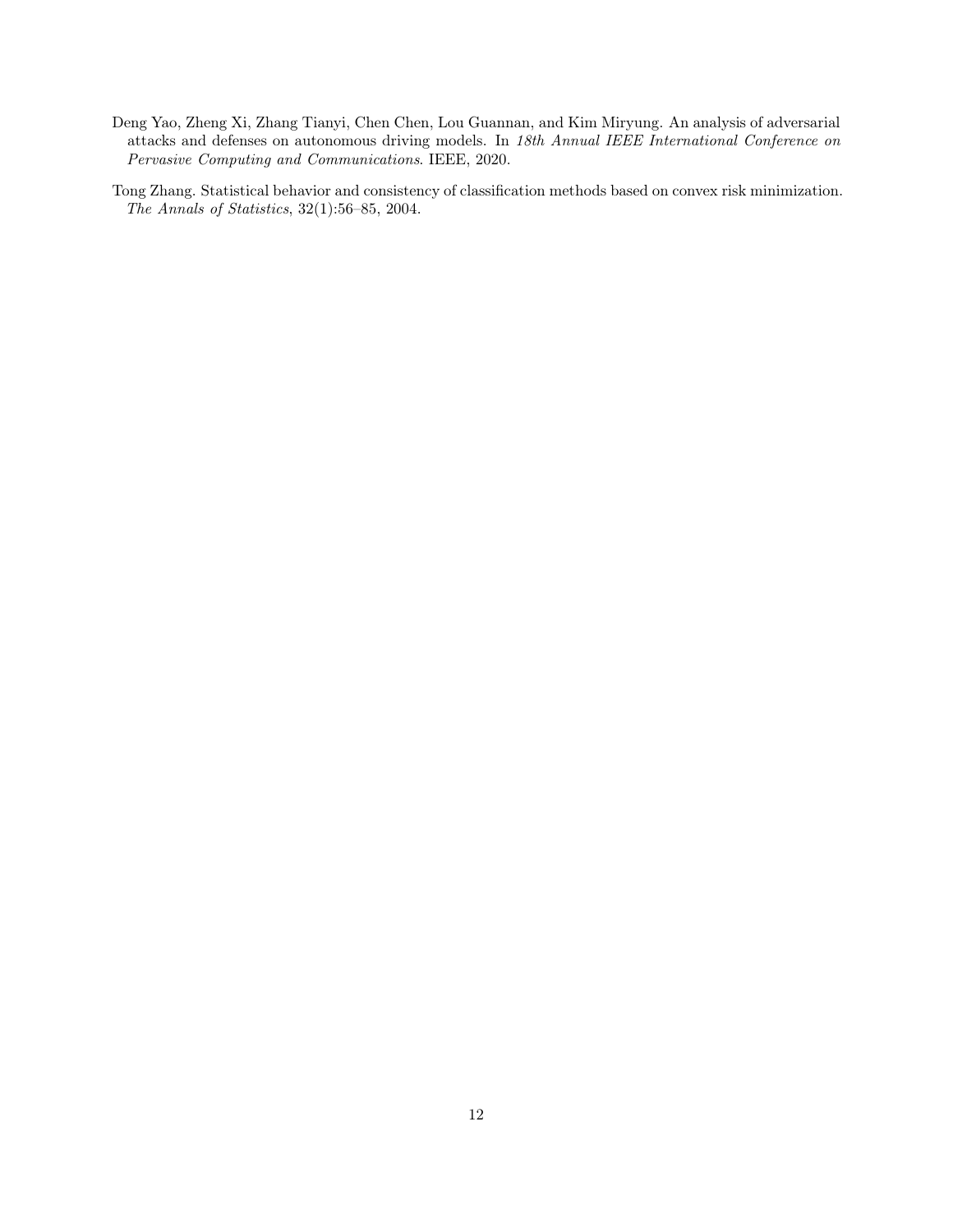# Appendix

### A Equivalent definitions for calibration and consistency

**Consistency.** A loss  $L_2$  is consistent wrt. a loss  $L_1$  if and only if for every  $\xi > 0$ , there exists  $\delta > 0$  such that for every  $f \in \mathcal{F}(\mathcal{X}),$ 

$$
\mathcal{R}_{L_2,\mathbb{P}}(f)-\mathcal{R}_{L_2,\mathbb{P}}^{\star}\leq\delta\implies \mathcal{R}_{L_1,\mathbb{P}}(f)-\mathcal{R}_{L_1,\mathbb{P}}^{\star}\leq\xi
$$

**Calibration.** L<sub>2</sub> is calibrated with regards to L<sub>1</sub> if for all  $\eta \in [0,1]$ ,  $x \in \mathcal{X}$ , for all  $(f_n)_n \in \mathcal{F}(\mathcal{X})^{\mathbb{N}}$ .

$$
\mathcal{C}_{L_2}(x,\eta,f)-\mathcal{C}_{L_2}^{\star}(x,\eta)\xrightarrow[n\to\infty]{} 0 \implies \mathcal{C}_{L_1}(x,\eta,f)-\mathcal{C}_{L_1}^{\star}(x,\eta)\xrightarrow[n\to\infty]{} 0.
$$

Also,  $L_2$  is uniformly calibrated with regards to  $L_1$  if for all  $(f_n)_n \in \mathcal{F}(\mathcal{X})^{\mathbb{N}}$ .

$$
\sup_{\eta \in [0,1], x \in \mathcal{X}} \mathcal{C}_{L_2}(x,\eta,f) - \mathcal{C}_{L_2}^{\star}(x,\eta) \xrightarrow[n \to \infty]{} 0 \implies \sup_{\eta \in [0,1], x \in \mathcal{X}} \mathcal{C}_{L_1}(x,\eta,f) - \mathcal{C}_{L_1}^{\star}(x,\eta) \xrightarrow[n \to \infty]{} 0 .
$$

## B Proof of Proposition 2.1

**Proposition.** Let  $\phi : \mathbb{R} \times \mathcal{Y} \to \mathbb{R}$  be a measurable function and  $\varepsilon \geq 0$ . For every  $f \in \mathcal{F}(\mathcal{X})$ ,  $(x, y) \mapsto$  $\phi_{\varepsilon}(x, y, f)$  and  $(x, y) \mapsto l_{0/1, \varepsilon}(x, y, f)$  are universally measurable.

Proof. Let  $\phi : \mathbb{R} \to \mathbb{R}_+$  be a continuous function. We define  $\phi_{\varepsilon}(x, y, f) = \sup_{x' \in B_{\varepsilon}(x)} \phi(yf(x)).$ We have :

$$
\phi_{\varepsilon}(x, y, f) = \sup_{(x', y') \in \mathcal{X} \times \mathcal{Y}} \phi(y'f(x')) - \infty \times \mathbf{1}\{d(x', x) \ge \varepsilon \text{ or } y' \ne y\}
$$

We have that

$$
((x,y),(x',y'))\mapsto \phi(y'f(x'))-\infty\times\mathbf{1}\{d(x',x)\geq \varepsilon \text{ or } y'\neq y\}
$$

defines a measurable, hence upper semi-analytic function. Using [Bertsekas and Shreve, 2004, Proposition 7.39, Corollary 7.42], we get that for all  $f \in \mathcal{F}(\mathcal{X}), (x, y) \mapsto \phi_{\varepsilon}(x, y, f)$  is a universally measurable function.  $\Box$ 

# C Proof of Proposition 2.2

**Proposition.** Let  $\varepsilon > 0$ . Let  $\phi$  be a continuous classification margin loss. For all  $x \in \mathcal{X}$  and  $\eta \in [0,1]$ ,

$$
\mathcal{C}_{\phi_{\varepsilon}}^{\star}(x,\eta) = \inf_{f \in \mathcal{F}(\mathcal{X})} \mathcal{C}_{\phi_{\varepsilon}}(x,\eta,f) = \inf_{\alpha \in \mathbb{R}} \eta \phi(\alpha) + (1-\eta)\phi(-\alpha) = \mathcal{C}_{\phi}^{\star}(x,\eta) .
$$

The last equality also holds for the  $0/1$  loss.

*Proof.* For any  $f \in \mathcal{F}(\mathcal{X})$ , we have:

$$
C_{\phi_{\varepsilon}}(x,\eta,f) = \eta \sup_{x' \in B_{\varepsilon}(x)} \phi(f(x')) + (1-\eta) \sup_{x' \in B_{\varepsilon}(x)} \phi(-f(x'))
$$
  
\n
$$
\geq \eta \phi(f(x)) + (1-\eta)\phi(-f(x))
$$
  
\n
$$
\geq \inf_{\alpha \in \mathbb{R}} \eta \phi(\alpha) + (1-\eta)\phi(-\alpha) .
$$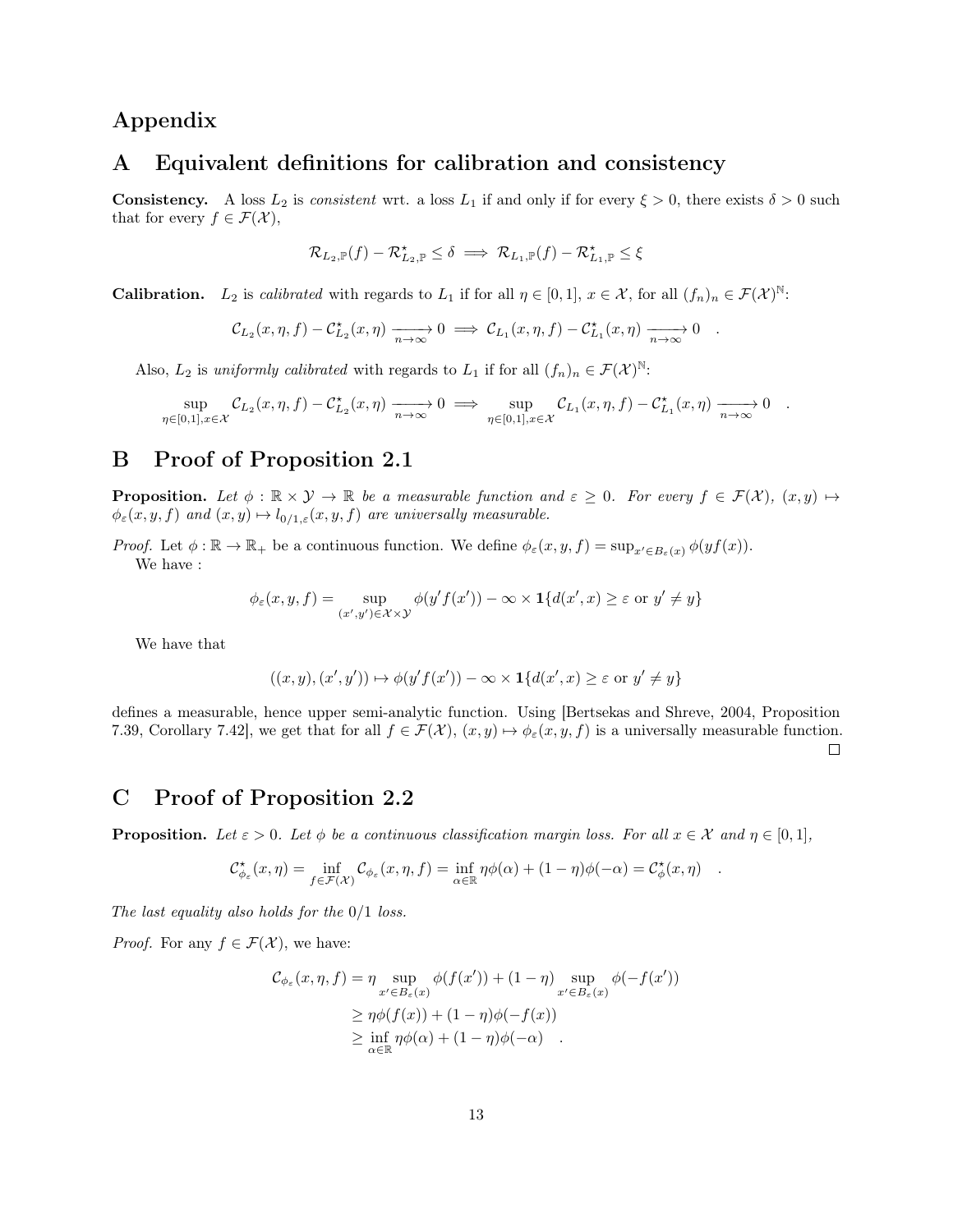Then we deduce that  $\inf_{f \in \mathcal{F}(\mathcal{X})} C_{\phi_{\varepsilon}}(x, \eta, f) \geq \inf_{\alpha \in \mathbb{R}} \eta \phi(\alpha) + (1 - \eta) \phi(-\alpha)$ . On the other side, let  $(\alpha_n)_n$ be a minimizing sequence such that  $\eta\phi(\alpha_n) + (1-\eta)\phi(-\alpha_n) \xrightarrow[n \to \infty]{} \inf_{\alpha \in \mathbb{R}} \eta\phi(\alpha) + (1-\eta)\phi(-\alpha)$ . We set  $f_n : x \mapsto \alpha_n$  for all x. Then we have:

$$
\inf_{f \in \mathcal{F}(\mathcal{X})} C_{\phi_{\varepsilon}}(x, \eta, f) \leq C_{\phi_{\varepsilon}}(x, \eta, f_n)
$$
\n
$$
= \eta \phi(\alpha_n) + (1 - \eta) \phi(-\alpha_n) \xrightarrow[n \to \infty]{} \inf_{\alpha \in \mathbb{R}} \eta \phi(\alpha) + (1 - \eta) \phi(-\alpha).
$$

Then we conclude that:  $\mathcal{C}^{\star}_{\phi_{\varepsilon}}(x,\eta) = \inf_{\alpha \in \mathbb{R}} \eta \phi(\alpha) + (1 - \eta)\phi(-\alpha)$ .

# D Proof of Theorem 3.1

**Theorem** (Necessary condition for Calibration). Let  $\phi$  be a continuous margin loss and  $\varepsilon > 0$ . If  $\phi$ is adversarially calibrated at level  $\varepsilon$ , then  $\phi$  is calibrated in the standard classification setting and 0  $\notin$  $\operatorname{argmin}_{\alpha \in \bar{\mathbb{R}}} \frac{1}{2} \phi(\alpha) + \frac{1}{2} \phi(-\alpha).$ 

*Proof.* Let us show that if  $0 \in \operatorname{argmin}_{\alpha \in \mathbb{R}} \phi(\alpha) + \phi(-\alpha)$  then  $\phi$  is not calibrated for the adversarial problem. For that, let  $x \in \mathcal{X}$  and we fix  $\eta = \frac{1}{2}$ . For  $n \geq 1$ , we define  $f_n(u) = \frac{1}{n}$  for  $u \neq x$  and  $-\frac{1}{n}$  for  $u = x$ . Since  $|\mathcal{B}_{\varepsilon}(x)| \geq 2$ , we have

$$
\mathcal{C}_{\phi_{\varepsilon}}(x, \frac{1}{2}, f_n) = \max\left(\phi(\frac{1}{n}), \phi(-\frac{1}{n})\right) \xrightarrow[n \to \infty]{} \phi(0)
$$

As,  $\phi(0) = \inf_{\alpha \in \mathbb{R}} \frac{1}{2} (\phi(\alpha) + \phi(-\alpha))$ , the above means that  $(f_n)_n$  is a minimizing sequence for  $\alpha \mapsto \frac{1}{2} (\phi(\alpha) + \phi(-\alpha))$ . Then thanks to Proposition 2.2,  $(f_n)_n$  is also a minimizing sequence for  $f \mapsto \mathcal{C}_{\phi_{\varepsilon}}(x, \frac{1}{2}, f)$ . However, for every integer n, we have  $\mathcal{C}_{\varepsilon}(x, \frac{1}{2}, f_n) = 1 \neq \frac{1}{2}$ . As  $\inf_{f \in \mathcal{F}(\mathcal{X})} \mathcal{C}_{\varepsilon}(x, \frac{1}{2}, f) = \frac{1}{2}$ ,  $\phi$  is not calibrated with regard to the 0/1 loss in the adversarial setting at level  $\varepsilon$ . We also immediately notice that if  $\phi$  is calibrated with regard to  $0/1$  loss in the adversarial setting at level  $\varepsilon$  then  $\phi$  is calibrated in the standard setting.

#### $\Box$

 $\Box$ 

### E Proof of Theorem 3.2

**Theorem** (Sufficient condition for Calibration). Let  $\phi$  be a continuous margin loss and  $\varepsilon > 0$ . If  $\phi$  is decreasing and strictly decreasing in a neighbourhood of 0 and calibrated in the standard setting and 0  $\notin$  $\operatorname{argmin}_{\alpha \in \bar{\mathbb{R}}} \frac{1}{2}\phi(\alpha) + \frac{1}{2}\phi(-\alpha)$ , then  $\phi$  is adversarially uniformly calibrated at level  $\varepsilon$ .

*Proof.* Let  $\xi \in (0, \frac{1}{2})$ . Thanks to Theorem 2.1,  $\phi$  is uniformly calibrated in the standard setting, then there exists  $\delta > 0$ , such that for all  $x \in \mathcal{X}$ ,  $\eta \in [0,1]$ ,  $f \in \mathcal{F}(\mathcal{X})$ :

$$
\mathcal{C}_{\phi}(x,\eta,f)-\mathcal{C}_{\phi}^{\star}(x,\eta)\leq\delta\implies\mathcal{C}(x,\eta,f)-\mathcal{C}^{\star}(x,\eta)\leq\xi.
$$

**Case**  $\eta \neq \frac{1}{2}$ : Let  $x \in \mathcal{X}$  and  $f \in \mathcal{F}(\mathcal{X})$  such that:

$$
\mathcal{C}_{\phi_{\varepsilon}}(x,\eta,f)-\mathcal{C}_{\phi_{\varepsilon}}^{\star}(x,\eta)=\sup_{u,v\in B_{\varepsilon}(x)}\eta\phi(f(u))+(1-\eta)\phi(-f(v))-\mathcal{C}_{\phi_{\varepsilon}}^{\star}(x,\eta)\leq\delta
$$

We recall thanks to Proposition 2.2 that for every  $u, v \in \mathcal{X}$ ,

$$
\mathcal{C}_{\phi_{\varepsilon}}^{\star}(u,\eta) = \mathcal{C}_{\phi}^{\star}(v,\eta) = \inf_{\alpha \in \mathbb{R}} \eta \phi(\alpha) + (1 - \eta)\phi(-\alpha) .
$$

Then in particular, for all  $x' \in B_{\varepsilon}(x)$ , we have:

$$
C_{\phi}(x', \eta, f) - C_{\phi}^{\star}(x', \eta) \le \sup_{u, v \in B_{\varepsilon}(x)} \eta \phi(f(u)) + (1 - \eta)\phi(-f(v)) - C_{\phi_{\varepsilon}}^{\star}(x, \eta)
$$
  

$$
\le \delta.
$$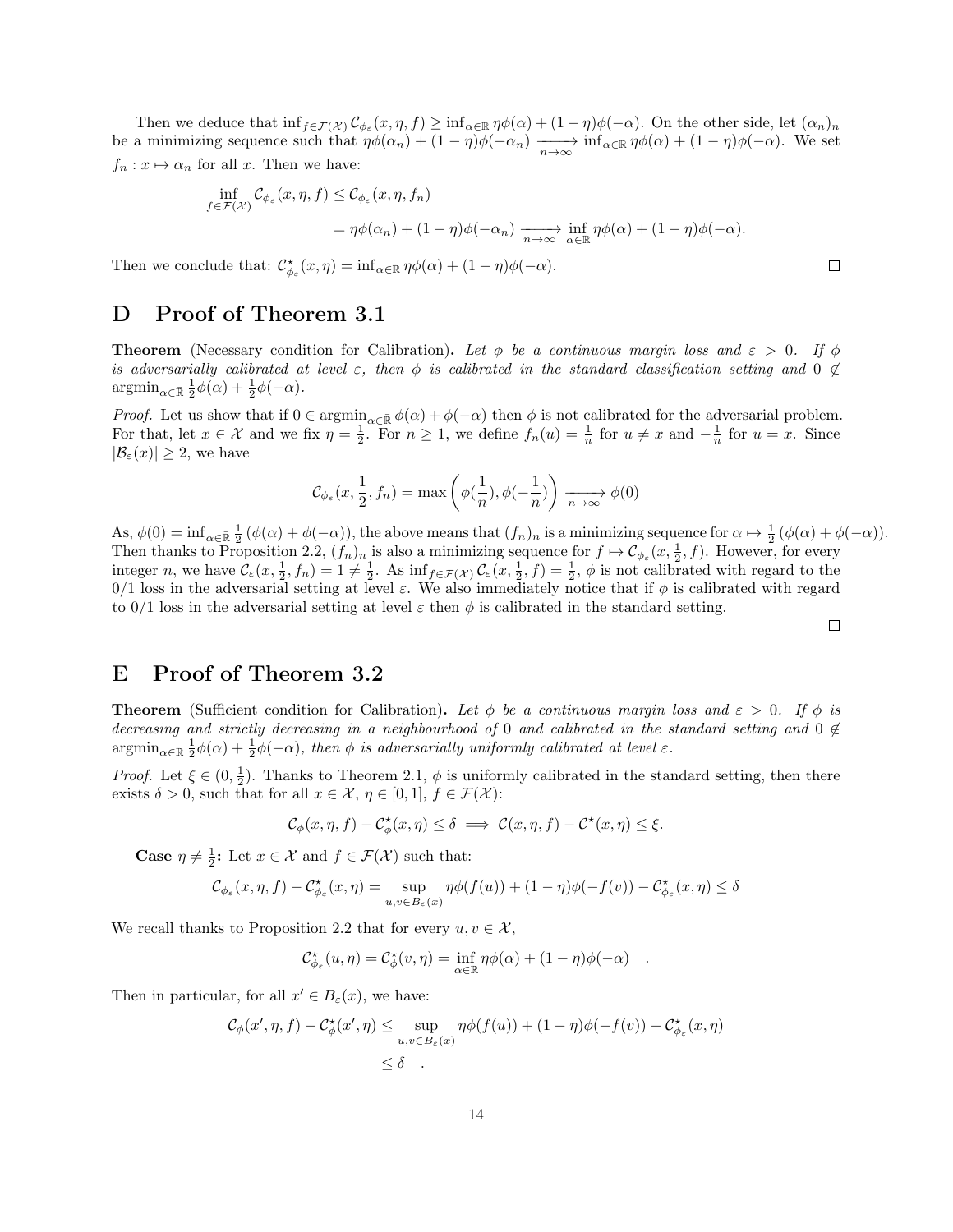Then since  $\phi$  is calibrated for standard classification, for all  $x' \in B_{\varepsilon}(x)$ ,  $\mathcal{C}(x', \eta, f) - \mathcal{C}^*(x', \eta) \leq \xi$ . Since,  $\xi < \frac{1}{2}$ , we have  $\mathcal{C}(x', \eta, f) = \mathcal{C}^*(x', \eta)$  and then for all  $x' \in B_{\varepsilon}(x)$ ,  $f(x') < 0$  if  $\eta < 1/2$  or  $f(x') \ge 0$  if  $\eta > 1/2$ . We then deduce that

$$
C_{\varepsilon}(x,\eta,f) = \eta \sup_{x' \in B_{\varepsilon}(x)} \mathbf{1}_{f(x') \le 0} + (1-\eta) \sup_{x' \in B_{\varepsilon}(x)} \mathbf{1}_{f(x') > 0}
$$

$$
= \min(\eta, 1-\eta) = C_{\varepsilon}^{\star}(x,\eta)
$$

Then we deduce,  $\mathcal{C}_{\varepsilon}(x, \eta, f) - \mathcal{C}_{\varepsilon}^{\star}(x, \eta) \leq \xi$ .

**Case**  $\eta = \frac{1}{2}$ : This shows us that calibration problems will only arise when  $\eta = \frac{1}{2}$ , i.e. on points where the Bayes classifier is indecise. For this case, we will reason by contradiction: we can construct a sequence of points  $\alpha_n$  and  $\beta_n$ , whose risks converge to the same optimal value, while one sequence remains close to some positive value, and the other to some negative value. Assume that for all n, there exist  $f_n \in \mathcal{F}(\mathcal{X})$  and  $x_n \in \mathcal{X}$  such that

$$
\mathcal{C}_{\phi_{\varepsilon}}(x_n, \frac{1}{2}, f_n) - \mathcal{C}_{\phi_{\varepsilon}}^{\star}(x_n, \frac{1}{2}) \le \frac{1}{n}
$$

and there exists  $u_n, v_n \in B_{\varepsilon}(x_n)$ , such that

$$
f_n(u_n)f_n(v_n) \leq 0
$$

Let us denote  $\alpha_n = f_n(u_n)$  and  $\beta_n = f_n(v_n)$ . Moreover, we have thanks to Proposition 2.2:

$$
0 \le \frac{1}{2}\phi(\alpha_n) + \frac{1}{2}\phi(-\alpha_n) - \inf_{u \in \mathbb{R}} \left[ \frac{1}{2}\phi(u) + \frac{1}{2}\phi(u) \right] \le C_{\phi_{\varepsilon}}(x, \frac{1}{2}, f_n) - C_{\phi_{\varepsilon}}^*(x, \frac{1}{2})
$$
  

$$
\le \frac{1}{n}
$$

Then we deduce that  $(\alpha_n)_n$  is a minimizing sequence for  $u \mapsto \frac{1}{2}\phi(u) + \frac{1}{2}\phi(-u)$  and similarly  $(\beta_n)_n$  is also a minimizing sequence for  $u \mapsto \frac{1}{2}\phi(u) + \frac{1}{2}\phi(-u)$ . Now note that there always exist  $\alpha, \beta \in \mathbb{R}$  such that, up to an extraction of a subsequence, we have  $\alpha_n \longrightarrow_{n \to \infty} \alpha$  and  $\beta_n \longrightarrow_{n \to \infty} \beta$ . Furthermore by continuity of  $\phi$  and since  $0 \notin \operatorname{argmin} \phi(u) + \phi(-u)$ ,  $\alpha \neq 0$  and  $\beta \neq 0$ . Without loss of generality one can assume that  $\alpha < 0 < \beta$ , then for *n* sufficiently large,  $\alpha_n < 0 < \beta_n$ . Moreover we have

$$
0 \leq \frac{1}{2} \max (\phi(\alpha_n), \phi(\beta_n)) + \frac{1}{2} \max (\phi(-\alpha_n), \phi(-\beta_n)) - C_{\phi_{\varepsilon}}^{\star}(x, \frac{1}{2})
$$
  

$$
\leq C_{\phi_{\varepsilon}}(x, \frac{1}{2}, f_n) - C_{\phi_{\varepsilon}}^{\star}(x, \frac{1}{2}) \leq \frac{1}{n}
$$

so that we deduce:

$$
\frac{1}{2}\max\left(\phi(\alpha_n),\phi(\beta_n)\right) + \frac{1}{2}\max\left(\phi(-\alpha_n),\phi(-\beta_n)\right) \longrightarrow \inf_{u \in \mathbb{R}} \left[\frac{1}{2}\phi(u) + \frac{1}{2}\phi(u)\right]
$$
\n(2)

Since, for n sufficiently large,  $\alpha_n < 0 < \beta_n$  and  $\phi$  is decreasing and strictly decreasing in a neighbourhood of 0, we have that:

$$
\max(\phi(\alpha_n), \phi(\beta_n)) = \phi(\alpha_n)
$$

and

$$
\max(\phi(-\alpha_n), \phi(-\beta_n)) = \phi(-\beta_n).
$$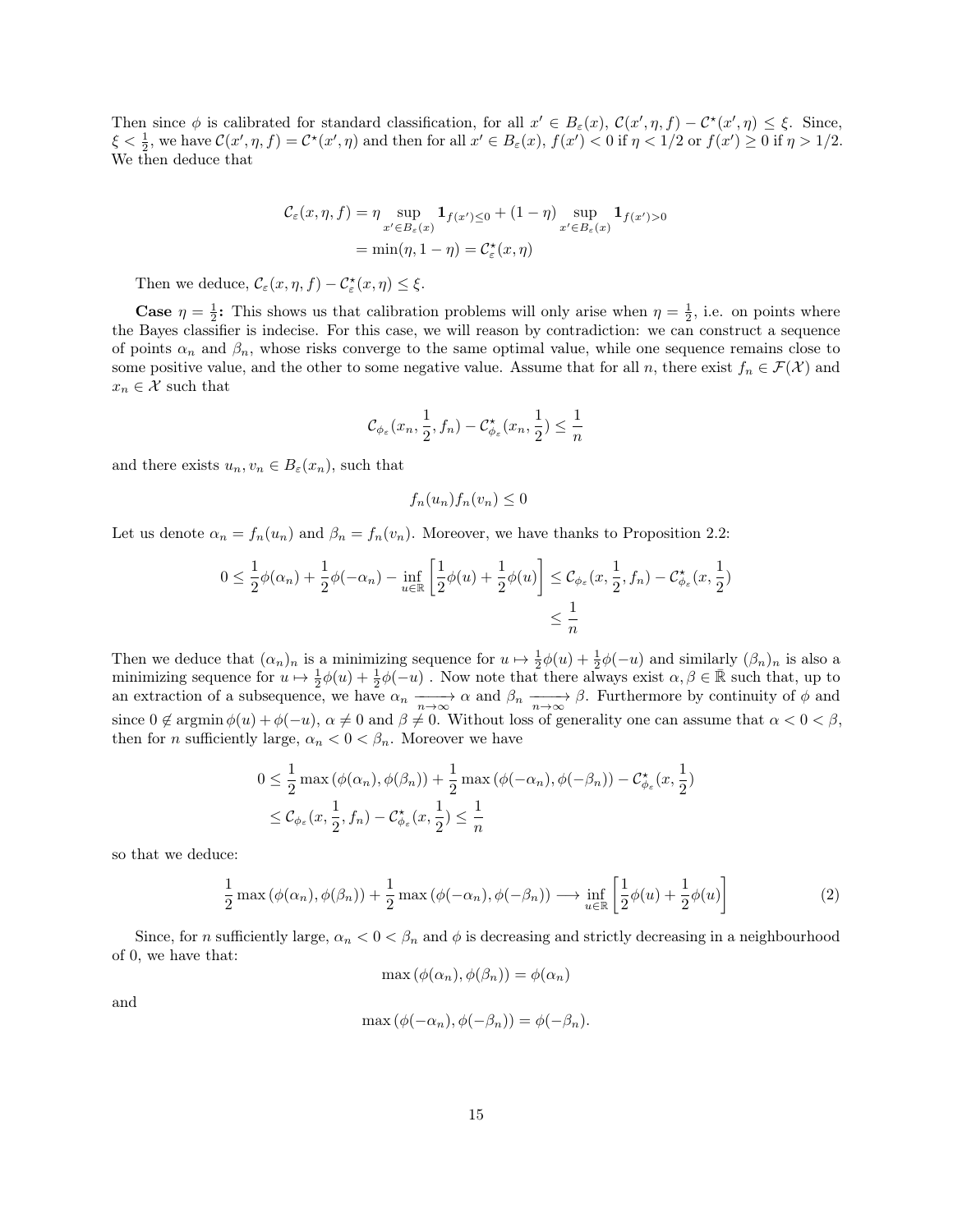Moreover, there exists  $\lambda > 0$  such that for n sufficiently large  $\phi(\alpha_n) - \phi(\beta_n) \geq \lambda$ . Then for n sufficiently large:

$$
\frac{1}{2} \max (\phi(\alpha_n), \phi(\beta_n)) + \frac{1}{2} \max (\phi(-\alpha_n), \phi(-\beta_n))
$$
  
\n
$$
= \frac{1}{2} \phi(\alpha_n) + \frac{1}{2} \phi(-\beta_n)
$$
  
\n
$$
= \frac{1}{2} (\phi(\alpha_n) - \phi(\beta_n)) + \frac{1}{2} \phi(-\beta_n) + \frac{1}{2} + \phi(\beta_n)
$$
  
\n
$$
\geq \frac{1}{2} \lambda + \inf_{u \in \mathbb{R}} \left[ \frac{1}{2} \phi(u) + \frac{1}{2} \phi(u) \right]
$$

which leads to a contradiction with Equation 2. Then there exists a non zero integer  $n_0$  such that for all  $f \in \mathcal{F}(\mathcal{X}), x \in \mathcal{X}$ 

$$
\mathcal{C}_{\phi_{\varepsilon}}(x,\frac{1}{2},f)-\mathcal{C}_{\phi_{\varepsilon}}^{\star}(x,\frac{1}{2})\leq \frac{1}{n_0}\implies \forall u,v\in B_{\varepsilon}(x),\ f(u)\times f(v)>0.
$$

The right-hand term is equivalent to: for all  $u \in B_{\varepsilon}(x)$ ,  $f(u) > 0$  or for all  $u \in B_{\varepsilon}(x)$ ,  $f(u) < 0$ . Then  $\mathcal{C}_{\varepsilon}(x,\eta,f)=\frac{1}{2}$  and then  $\mathcal{C}_{\varepsilon}(x,\eta,f)=\mathcal{C}_{\varepsilon}^{\star}(x,\eta)$ 

Putting all that together, for all  $x \in \mathcal{X}$ ,  $\eta \in [0,1]$ ,  $f \in \mathcal{F}(\mathcal{X})$ :

$$
\mathcal{C}_{\phi_{\varepsilon}}(x,\eta,f)-\mathcal{C}_{\phi_{\varepsilon}}^{\star}(x,\eta)\leq \min(\delta,\frac{1}{n_0})\implies \mathcal{C}_{\varepsilon}(x,\eta,f)-\mathcal{C}_{\varepsilon}^{\star}(x,\eta)\leq \xi.
$$

Then  $\phi$  is adversarially uniformly calibrated at level  $\varepsilon$ 

# F Proof of Proposition 3.1

**Proposition.** Let  $\phi$  be a shifted odd margin loss. For every  $\varepsilon > 0$ ,  $\phi$  is adversarially calibrated at level  $\varepsilon$ . Proof. Let  $\lambda > 0$ ,  $\tau > 0$  and  $\phi$  be a strictly decreasing odd function such that  $\tilde{\phi}$  defined as  $\tilde{\phi}(\alpha) = \lambda + \phi(\alpha - \tau)$ is non-negative.

**Proving that**  $0 \notin \operatorname{argmin}_{t \in \bar{\mathbb{R}}} \frac{1}{2} \tilde{\phi}(t) + \frac{1}{2} \tilde{\phi}(-t)$ .  $\phi$  is clearly strictly decreasing and non-negative then it admits a limit  $l := -\lim_{t\to+\infty} \tilde{\phi}(t) \geq 0$ . Then we have:

$$
\lim_{t \to +\infty} \tilde{\phi}(t) = \lambda + l \quad \text{and} \quad \lim_{t \to -\infty} \tilde{\phi}(t) = \lambda - l
$$

Consequently we have:

$$
\lim_{t\to\infty}\frac{1}{2}\tilde{\phi}(t)+\frac{1}{2}\tilde{\phi}(-t)=\lambda
$$

On the other side  $\tilde{\phi}(0) = \lambda + \phi(-\tau) > \lambda + \phi(0) = \lambda$  since  $\tau > 0$  and  $\phi$  is strictly decreasing. Then  $0 \notin \operatorname{argmin}_{t \in \bar{\mathbb{R}}} \frac{1}{2} \tilde{\phi}(t) + \frac{1}{2} \tilde{\phi}(-t).$ 

Proving that  $\tilde{\phi}$  is calibrated for standard classification. Let  $\xi > 0$ ,  $\eta \in [0,1]$ ,  $x \in \mathcal{X}$ . If  $\eta = \frac{1}{2}$ , then for all  $f \in \mathcal{F}(\mathcal{X}), \mathcal{C}(x, \frac{1}{2}, f) = \mathcal{C}^*(x, \frac{1}{2}) = \frac{1}{2}$ . Let us now assume that  $\eta \neq \frac{1}{2}$ , we have for all  $f \in \mathcal{F}(\mathcal{X})$ :

$$
\mathcal{C}_{\tilde{\phi}}(x,\eta,f) = \lambda + \eta \phi(f(x) - \tau) + (1 - \eta)\phi(-f(x) - \tau)
$$
  
=  $\lambda + (\eta - \frac{1}{2}) (\phi(f(x) - \tau) - \phi(-f(x) - \tau))$   
+  $\frac{1}{2} (\phi(f(x) - \tau) + \phi(-f(x) - \tau))$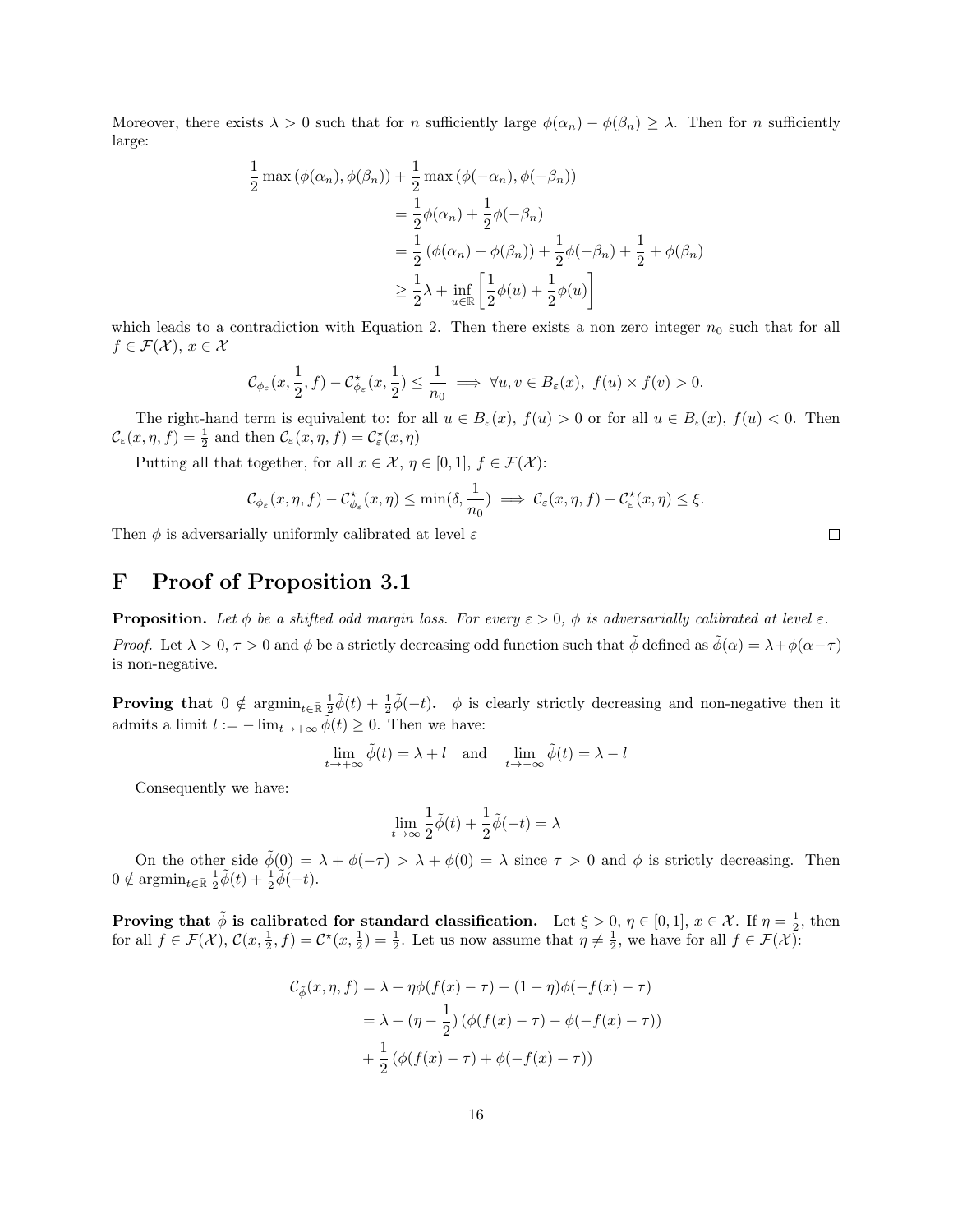Let us show that  $\operatorname{argmin}_{t \in \bar{\mathbb{R}}} \frac{1}{2} \tilde{\phi}(t) + \frac{1}{2} \tilde{\phi}(-t) = \{-\infty, +\infty\}.$  We have for all t:

$$
\frac{1}{2}\tilde{\phi}(t) + \frac{1}{2}\tilde{\phi}(-t) = \lambda + \frac{1}{2}(\phi(t-\tau) + \phi(-t-\tau))
$$

$$
= \lambda + \frac{1}{2}(\phi(t-\tau) - \phi(t+\tau)) > \lambda
$$

since  $t - \tau < t + \tau$  and  $\phi$  is strictly decreasing. Hence by continuity of  $\phi$  the optimum are attained when  $t \to \infty$  or  $t \to -\infty$ . Then  $\operatorname{argmin}_{t \in \bar{\mathbb{R}}} \frac{1}{2} \tilde{\phi}(t) + \frac{1}{2} \tilde{\phi}(-t) = \{-\infty, +\infty\}.$ 

Without loss of generality, let  $\eta > 1/2$ , then

$$
t \mapsto (\eta - \frac{1}{2}) (\phi(t - \tau) - \phi(-t - \tau))
$$

is strictly decreasing and  $\operatorname{argmin}_{t \in \bar{\mathbb{R}}} \frac{1}{2} (\phi(t - \tau) + \phi(-t - \tau)) = \{-\infty, +\infty\}$ , then we have

$$
\underset{t \in \bar{\mathbb{R}}}{\text{argmin}} \, \lambda + (\eta - \frac{1}{2}) \, (t - \tau) - \phi(-t - \tau)) + \frac{1}{2} \left( \phi(t - \tau) + \phi(-t - \tau) \right) = \{ +\infty \} \quad .
$$

By continuity of  $\phi$ , we deduce that for  $\delta > 0$  sufficiently small:

$$
\mathcal{C}_{\tilde{\phi}}(x,\eta,f)-\mathcal{C}^{\star}_{\tilde{\phi}}(x,\eta)\leq\delta\implies f(x)>0
$$

The same reasoning holds for  $\eta < \frac{1}{2}$ . Then we deduce that  $\tilde{\phi}$  is calibrated for standard classification.

 $\Box$ 

Finally, we obtain that  $\tilde{\phi}$  is calibrated for adversarial classification for every  $\varepsilon > 0$ .

# G Proof of Proposition 4.1

**Proposition.** Let  $\varepsilon > 0$ . Let  $\mathbb{P}$  be an  $\varepsilon$ -realisable distribution and  $\phi$  be a calibrated margin loss in the standard setting. Then  $\phi$  is adversarially consistent at level  $\varepsilon$ .

To formally prove this result, we need a preliminary lemma.

**Lemma G.1.** Let  $\mathbb P$  be an  $\varepsilon$ -realisable distribution and  $\phi$  be a calibrated margin loss in the standard setting. Then  $\mathcal{R}_{\phi_{\varepsilon},\mathbb{P}}^{\star} = \inf_{\alpha \in \mathbb{R}} \phi(\alpha)$ .

Proof. Let  $a \in \mathbb{R}$  be such that  $\phi(a) - \inf_{\alpha \in \mathbb{R}} \phi(\alpha) \leq \xi$ . P being  $\varepsilon$ -realisable, there exists a measurable function  $f$  such that:

$$
\mathcal{R}_{\varepsilon,\mathbb{P}}(f) = \mathbb{E}_{\mathbb{P}}\left[\sup_{x' \in B_{\varepsilon}(x)} \mathbf{1}_{y \text{sign}(f(x)) \le 0}\right] = \mathbb{P}\left[\exists x' \in B_{\varepsilon}(x), \text{sign}(f(x')) \ne y\right] \le \xi' := \frac{\xi}{\max(1, \phi(-a))}.
$$

Denoting  $p = \mathbb{P}(y = 1)$ ,  $\mathbb{P}_1 = \mathbb{P}[\cdot|y = 1]$  and  $\mathbb{P}_{-1} = \mathbb{P}[\cdot|y = -1]$ , we have:

$$
p \times \mathbb{P}_1 \left[ \exists x' \in B_{\varepsilon}(x), f(x') < 0 \right] \le \xi'
$$

and

$$
(1-p) \times \mathbb{P}_{-1} \left[ \exists x' \in B_{\varepsilon}(x), f(x') \ge 0 \right] \le \xi' .
$$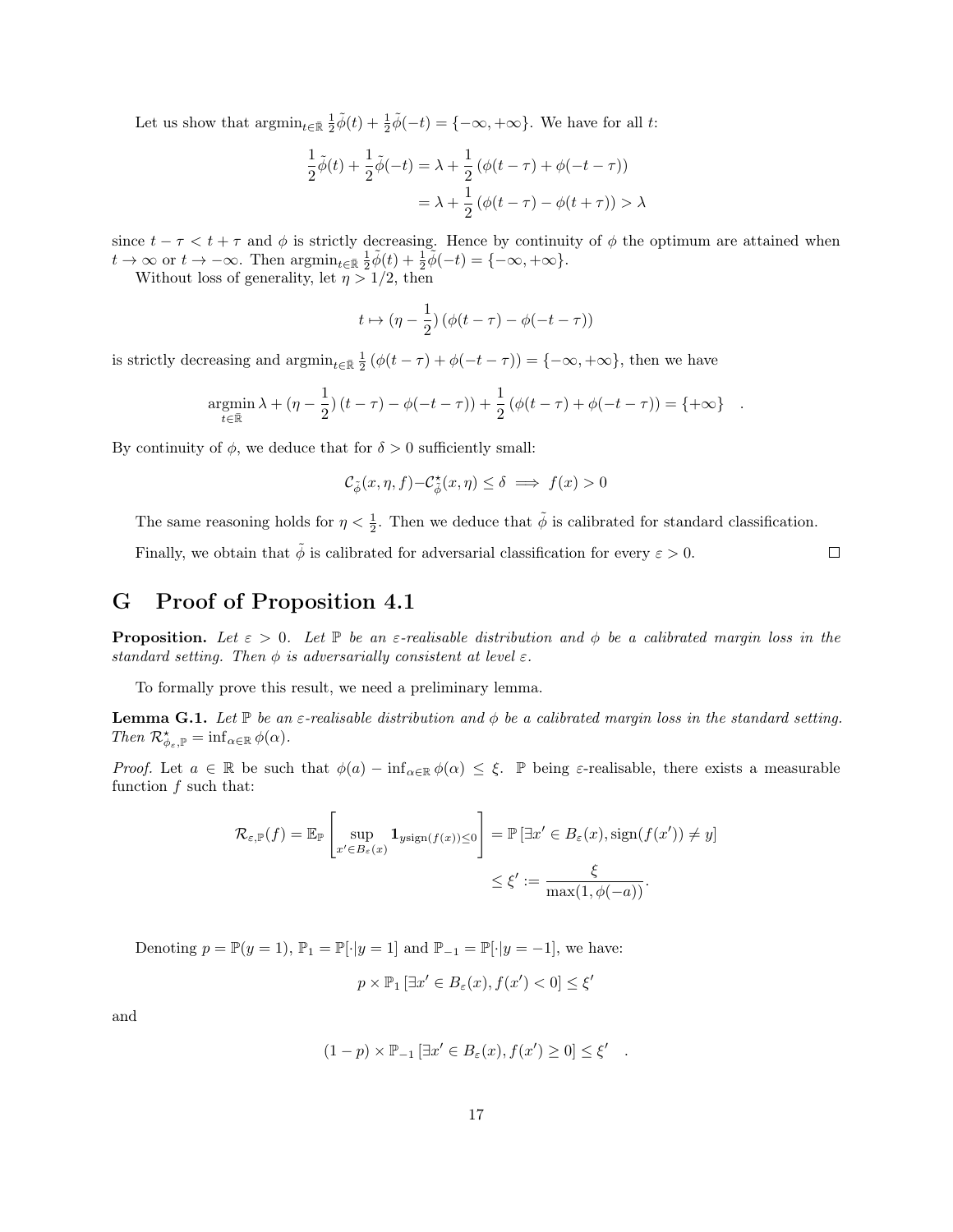Let us now define  $q$  as:

$$
g(x) = \begin{cases} a \text{ if } f(x) \ge 0\\ -a \text{ if } f(x) < 0 \end{cases}
$$

We have:

$$
\mathcal{R}_{\phi_{\varepsilon}, \mathbb{P}}(g) = \mathbb{E}_{\mathbb{P}}\left[\sup_{x' \in B_{\varepsilon}(x)} \phi(yg(x))\right]
$$
  
=  $p \times \mathbb{E}_{\mathbb{P}_1}\left[\sup_{x' \in B_{\varepsilon}(x)} \phi(g(x))\right] + (1 - p) \times \mathbb{E}_{\mathbb{P}_{-1}}\left[\sup_{x' \in B_{\varepsilon}(x)} \phi(-g(x))\right]$ 

We have:

$$
p \times \mathbb{E}_{\mathbb{P}_1} \left[ \sup_{x' \in B_{\varepsilon}(x)} \phi(g(x)) \right]
$$
  
\n
$$
\leq p \times \mathbb{E}_{\mathbb{P}_1} \left[ \sup_{x' \in B_{\varepsilon}(x)} \phi(g(x)) \mathbf{1}_{f(x') < 0} \right] + p \times \mathbb{E}_{\mathbb{P}_1} \left[ \sup_{x' \in B_{\varepsilon}(x)} \phi(g(x)) \mathbf{1}_{f(x') \ge 0} \right]
$$
  
\n
$$
= \phi(-a) \times p \times \mathbb{P}_1 \left[ \exists x' \in B_{\varepsilon}(x), f(x') < 0 \right]
$$
  
\n
$$
+ \phi(a) \times p \times (1 - \mathbb{P}_1 \left[ \exists x' \in B_{\varepsilon}(x), f(x') < 0 \right])
$$
  
\n
$$
\leq \phi(-a)\xi' + p \times \phi(a)
$$
  
\n
$$
\leq p \times \inf_{\alpha \in \mathbb{R}} \phi(\alpha) + 2\xi
$$

Similarly, we have:

$$
(1-p) \times \mathbb{E}_{\mathbb{P}_{-1}} \left[ \sup_{x' \in B_{\varepsilon}(x)} \phi(-g(x)) \right] \le (1-p) \times \inf_{\alpha \in \mathbb{R}} \phi(\alpha) + 2\xi
$$

 $\Box$ 

We get:  $\mathcal{R}_{\phi_{\varepsilon}, \mathbb{P}}(g) \leq \inf_{\alpha \in \mathbb{R}} \phi(\alpha) + 4\xi$  and, hence  $\mathcal{R}_{\phi_{\varepsilon}, \mathbb{P}}^{\star} = \inf_{\alpha \in \mathbb{R}} \phi(\alpha)$ .

We are now ready to prove the result of consistency in the realizable case.

Proof. Let  $0 < \xi < 1$ . Thanks to Theorem 2.1,  $\phi$  is uniformly calibrated for standard classification, then, there exists  $\delta > 0$  such that for all  $f \in \mathcal{F}(\mathcal{X})$  and for all x:

$$
\phi(yf(x)) - \inf_{\alpha \in \mathbb{R}} \phi(\alpha) \le \delta \implies \mathbf{1}_{y \le \min f(x) \le 0} = 0
$$

Let now  $f \in \mathcal{F}(\mathcal{X})$  be such that  $\mathcal{R}_{\phi_{\varepsilon}, \mathbb{P}}(f) \leq \mathcal{R}_{\phi_{\varepsilon}, \mathbb{P}}^{\star} + \delta \xi$ . Thanks to Lemma G.1, we have:

$$
\mathcal{R}_{\phi_{\varepsilon},\mathbb{P}}(f) - \mathcal{R}_{\phi_{\varepsilon},\mathbb{P}}^{\star} = \mathbb{E}_{\mathbb{P}}\left[\sup_{x' \in B_{\varepsilon}(x)} \phi(yf(x)) - \inf_{\alpha \in \mathbb{R}} \phi(\alpha)\right] \le \delta \xi
$$

Then by Markov inequality:

$$
\mathbb{P}\left[\sup_{x'\in B_{\varepsilon}(x)}\phi(yf(x)) - \inf_{\alpha\in\mathbb{R}}\phi(\alpha) \ge \delta\right] \le \frac{\mathbb{E}_{\mathbb{P}}\left[\sup_{x'\in B_{\varepsilon}(x)}\phi(yf(x)) - \inf_{\alpha\in\mathbb{R}}\phi(\alpha)\right]}{\delta}
$$
  
\$\le \xi\$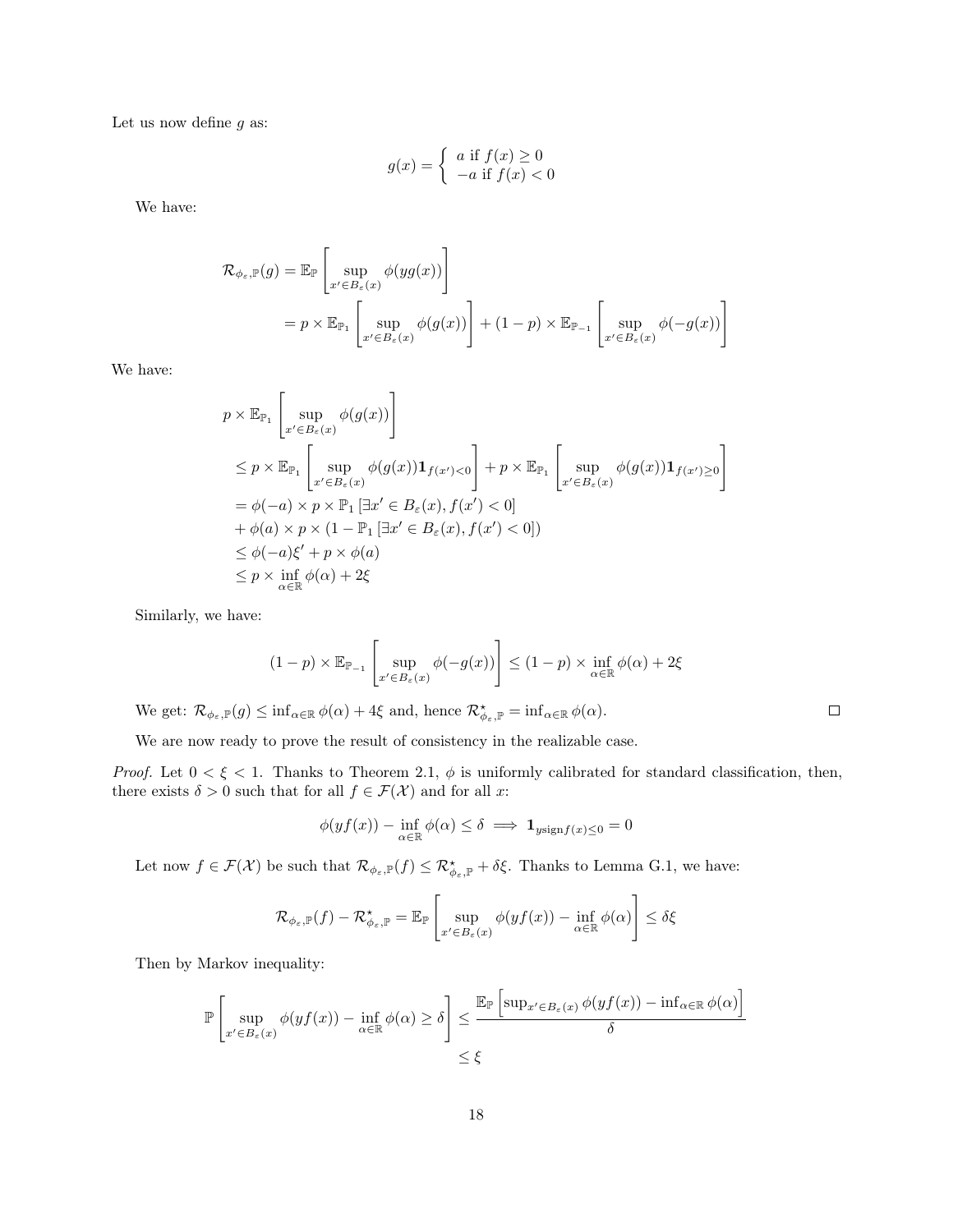So we have  $\mathbb{P}[\forall x' \in B_{\varepsilon}(x), \phi(yf(x)) - \inf_{\alpha \in \mathbb{R}} \phi(\alpha) \leq \delta] \geq 1 - \xi$  and then

$$
\mathbb{P}\left[\forall x' \in B_{\varepsilon}(x), \mathbf{1}_{y\text{sign}(f(x)) \leq 0} = 0\right] \geq 1 - \xi.
$$

Since  $\mathbb P$  is  $\varepsilon$ -realisable, we have  $\mathcal R^\star_{\varepsilon,\mathbb P} = 0$  and:

$$
\mathcal{R}_{\varepsilon,\mathbb{P}}(f) - \mathcal{R}_{\varepsilon,\mathbb{P}}^{\star} = \mathcal{R}_{\varepsilon,\mathbb{P}}(f) = \mathbb{P}\left[\exists x' \in B_{\varepsilon}(x), \operatorname{sign}(f(x')) \neq y\right] \leq \xi
$$

which concludes the proof.

## H Proof of the existence of a maximum in Theorem 4.1

**Theorem** (Pydi and Jog [2021]). Let  $X$  be a Polish space satisfying the midpoint property. Then strong duality holds:

$$
\mathcal{R}_{\varepsilon}^{\star}(\mathbb{P})=\inf_{f\in\mathcal{F}(\mathcal{X})}\sup_{\mathbb{Q}\in\mathcal{A}_{\varepsilon}(\mathbb{P})}\mathcal{R}_{\mathbb{Q}}(f)=\sup_{\mathbb{Q}\in\mathcal{A}_{\varepsilon}(\mathbb{P})}\inf_{f\in\mathcal{F}(\mathcal{X})}\mathcal{R}_{\mathbb{Q}}(f)
$$

Moreover the supremum of the right-hand term is attained.

We give a proof for the existence of the supremum.

*Proof.* To prove that, note that for every Borel probability distribution  $\mathbb{Q}$  over  $\mathcal{X} \times \mathcal{Y}$ ,

$$
\inf_{f \in \mathcal{F}(\mathcal{X})} \mathcal{R}_{\mathbb{Q}}(f) = (1 - q) + \inf_{f \in \mathcal{C}(\mathcal{X}), 0 \le f \le 1} \int f d(q\mathbb{Q}_1 + (q - 1)\mathbb{Q}_{-1})
$$

where  $\mathcal{C}(\mathcal{X})$  denotes the space of continuous functions on  $\mathcal{X}, q = \mathbb{Q}[y = 1]$  and  $\mathbb{Q}_i = \mathbb{Q}[\cdot | y = i]$ . When f is continuous and bounded, the function:

$$
\mu \in \mathcal{M}(\mathcal{X}) \mapsto \int f d\mu
$$

is continuous for the weak topology of measures, then:

$$
\mu \in \mathcal{M}(\mathcal{X}) \mapsto \inf_{f \in \mathcal{C}(\mathcal{X}), \ 0 \le f \le 1} \int f d\mu
$$

is upper semi continuous for the weak topology of measures, as it is the infinum of continuous functions. Then using the compacity of  $\mathcal{A}_{\varepsilon}(\mathbb{P})$ , we deduce that the supremum is attained. П

## I Proofs of Theorem 4.2

**Theorem.** Let X be a Polish space satisfying the midpoint property. Let  $\varepsilon \geq 0$ ,  $\mathbb{P}$  be a Borel probability distribution over  $\mathcal{X} \times \mathcal{Y}$ , and  $\phi$  be a 0/1-like margin loss. Then, we have:

$$
\mathcal{R}_{\phi_{\varepsilon},\mathbb{P}}^{\star}=\mathcal{R}_{\varepsilon,\mathbb{P}}^{\star}
$$

To prove this result, we need the following lemma.

**Lemma I.1.** Let  $\mathbb Q$  be a Borel probability distribution over  $\mathcal X \times \mathcal Y$  and  $\phi$  be a 0/1-like margin loss, then:  $\mathcal{R}^\star_{\phi,\mathbb{Q}} = \mathcal{R}^\star_{\mathbb{Q}}.$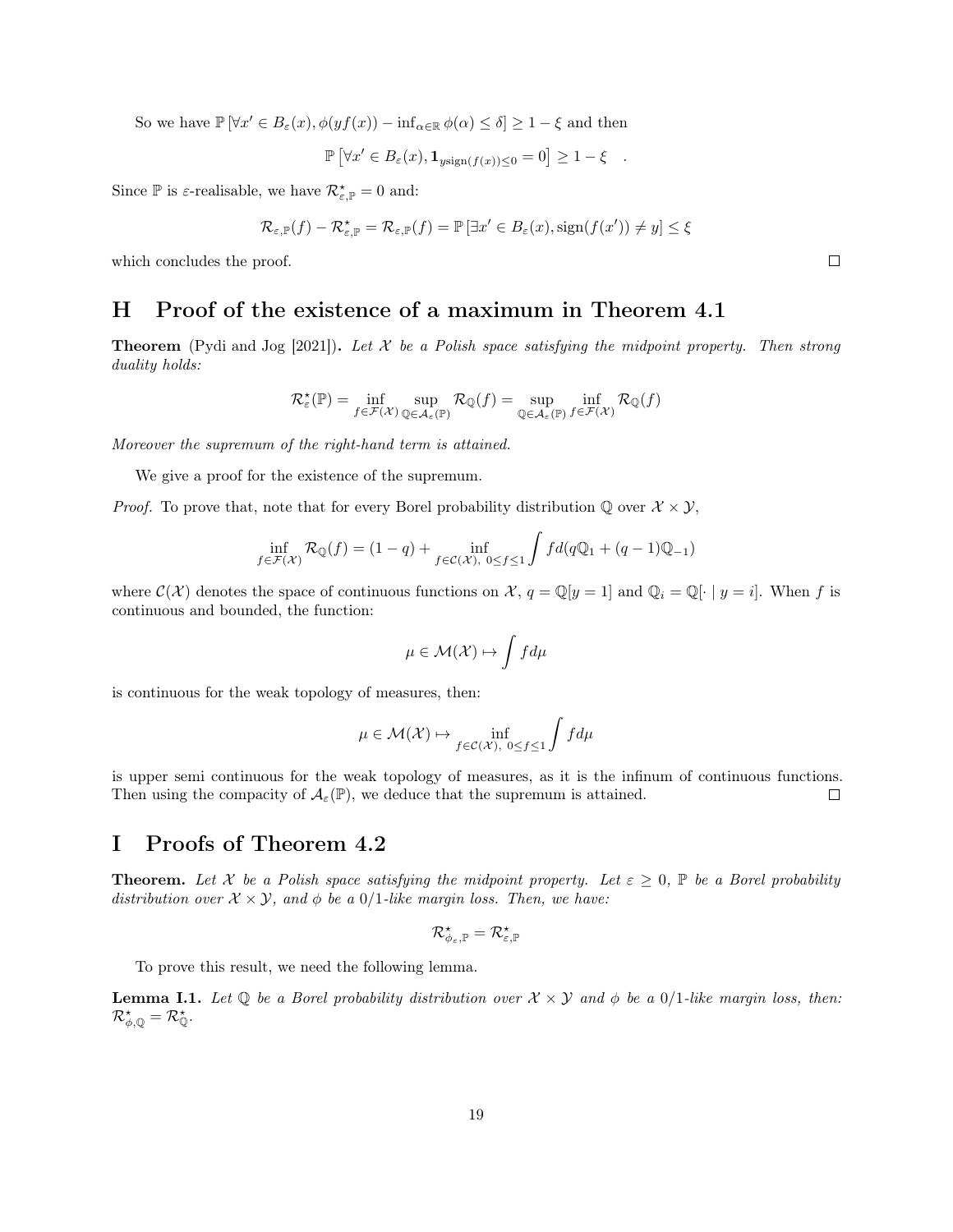*Proof.* Bartlett et al. [2006], Steinwart [2007] proved that: for every margin losses  $\phi$ ,

$$
\mathcal{R}_{\phi, \mathbb{Q}}^{\star} = \inf_{f \in \mathcal{F}(\mathcal{X})} \mathbb{E}_{(x, y) \sim \mathbb{Q}} \left[ \phi(yf(x)) \right]
$$
  
= 
$$
\mathbb{E}_{x \sim \mathbb{Q}_x} \left[ \inf_{\alpha \in \mathbb{R}} \left[ \mathbb{Q}(y = 1 | x) \phi(\alpha) + (1 - \mathbb{Q}(y = -1 | x)) \phi(-\alpha) \right] \right]
$$
  
= 
$$
\mathbb{E}_{x \sim \mathbb{Q}_x} \left[ \mathcal{C}_{\phi}^{\star}(\mathbb{Q}(y = 1 | x), x) \right]
$$

We also have  $\mathcal{R}_\mathbb{Q}^* = \mathbb{E}_{x \sim \mathbb{Q}_x} [\mathcal{C}^*(\mathbb{Q}(y=1|x), x)].$  Moreover, if  $\phi$  is a 0/1-like margin loss, one can prove easily that for every  $x \in \mathcal{X}$  and  $\eta \in [0,1], C^*_{\phi}(\eta,x) = \min(\eta,1-\eta) = C^*(\eta,x)$ . We can then conclude that  $\mathcal{R}^\star_{\phi,\mathbb{Q}} = \mathcal{R}^\star_{\mathbb{Q}}.$  $\Box$ 

We can now prove Theorem 4.2.

Proof. Let  $\xi > 0$  and  $\mathbb P$  be a Borel probability distribution over  $\mathcal X \times \mathcal Y$ . Let f such that  $\mathcal R_{\varepsilon,\mathbb P}(f) \leq \mathcal R_{\varepsilon,\mathbb P}^\star + \xi$ . Let  $a > 0$  such that  $\phi(a) \leq \xi$  and  $\phi(-a) \geq 1 - \xi$ . We define g as:

$$
g(x) = \begin{cases} a & \text{if } f(x) \ge 0\\ -a & \text{if } f(x) < 0 \end{cases}
$$

We have  $\phi(yg(x)) = \phi(a)\mathbf{1}_{y\text{sign}(f(x))>0} + \phi(-a)\mathbf{1}_{y\text{sign}(f(x))\leq 0}$ . Then

$$
\mathcal{R}_{\phi_{\varepsilon},\mathbb{P}}(g) = \mathbb{E}_{\mathbb{P}}\left[\sup_{x' \in B_{\varepsilon}(x)} \phi(yg(x))\right]
$$
\n
$$
= \mathbb{E}_{\mathbb{P}}\left[\sup_{x' \in B_{\varepsilon}(x)} \phi(-a) \mathbf{1}_{ysign(f(x')) \le 0} + \phi(a) \mathbf{1}_{ysign(f(x')) > 0}\right]
$$
\n
$$
\le \mathbb{E}_{\mathbb{P}}\left[\sup_{x' \in B_{\varepsilon}(x)} \mathbf{1}_{ysign(f(x')) \le 0}\right] + \phi(a)
$$
\n
$$
\le \mathcal{R}_{\varepsilon,\mathbb{P}}^{\star} + 2\xi.
$$

Then we have  $\mathcal{R}_{\phi_{\varepsilon}, \mathbb{P}}^{\star} \leq \mathcal{R}_{\varepsilon, \mathbb{P}}^{\star}$ . On the other side, we have:

$$
\mathcal{R}_{\phi_{\varepsilon}, \mathbb{P}}^{\star} \geq \sup_{\mathbb{Q} \in \mathcal{A}_{\varepsilon}(\mathbb{P})} \inf_{f \in \mathcal{F}(\mathcal{X})} \mathcal{R}_{\phi, \mathbb{Q}}(f) = \sup_{\mathbb{Q} \in \mathcal{A}_{\varepsilon}(\mathbb{P})} \mathcal{R}_{\phi, \mathbb{Q}}^{\star}
$$
  
\n
$$
= \sup_{\mathbb{Q} \in \mathcal{A}_{\varepsilon}(\mathbb{P})} \mathcal{R}_{\mathbb{Q}}^{\star} \text{ from Lemma I.1}
$$
  
\n
$$
= \sup_{\mathbb{Q} \in \mathcal{A}_{\varepsilon}(\mathbb{P})} \inf_{f \in \mathcal{F}(\mathcal{X})} \mathcal{R}_{\mathbb{Q}}(f)
$$
  
\n
$$
= \inf_{f \in \mathcal{F}(\mathcal{X})} \sup_{\mathbb{Q} \in \mathcal{A}_{\varepsilon}(\mathbb{P})} \mathcal{R}_{\mathbb{Q}}(f) = \mathcal{R}_{\varepsilon, \mathbb{P}}^{\star}
$$

The last step is a consequence of Theorem 4.1. Then finally we get that  $\mathcal{R}_{\phi_{\varepsilon}, \mathbb{P}}^{\star} = \mathcal{R}_{\varepsilon, \mathbb{P}}^{\star}$ .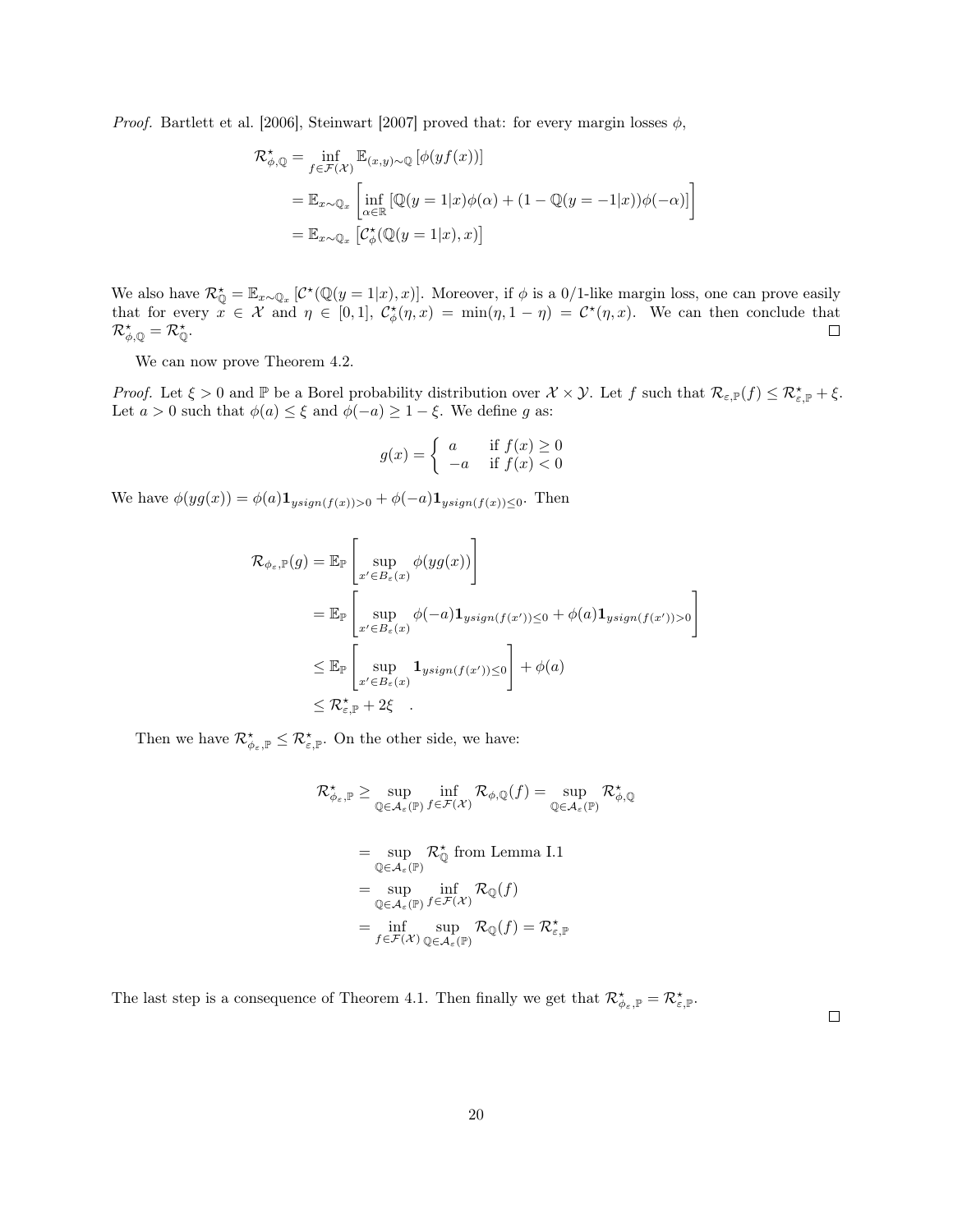### J Proofs of Corollaries 4.1 and 4.2

**Corollary** (Strong duality for  $\phi$ ). Let us assume that X is a Polish space satisfying the midpoint property. Let  $\varepsilon \geq 0$ , P be a Borel probability distribution over  $\mathcal{X} \times \mathcal{Y}$ , and  $\phi$  be a  $0/1$ -like margin loss. Then, we have:

$$
\inf_{f \in \mathcal{F}(\mathcal{X})} \sup_{\mathbb{Q} \in \mathcal{A}_{\varepsilon}(\mathbb{P})} \mathcal{R}_{\phi,\mathbb{Q}}(f) = \sup_{\mathbb{Q} \in \mathcal{A}_{\varepsilon}(\mathbb{P})} \inf_{f \in \mathcal{F}(\mathcal{X})} \mathcal{R}_{\phi,\mathbb{Q}}(f)
$$

Moreover the supremum is attained.

**Corollary** (Optimal attacks). Let assume that  $X$  be a Polish space satisfying the midpoint property. Let  $\varepsilon \geq 0$  and  $\mathbb P$  be a Borel probability distribution over  $\mathcal X \times \mathcal Y$ . Then, an optimal attack  $\mathbb Q^*$  of level  $\varepsilon$  exists for both the 0/1 loss and  $\phi$ . Moreover, for  $\mathbb{Q} \in \mathcal{A}_{\varepsilon}(\mathbb{P})$ .  $\mathbb Q$  is an optimal attack for the loss  $\phi$  if and only if it is an optimal attack for the 0/1 loss.

Proof. We have:

$$
\inf_{f \in \mathcal{F}(\mathcal{X})} \sup_{\mathbb{Q} \in \mathcal{A}_{\varepsilon}(\mathbb{P})} \mathcal{R}_{\phi, \mathbb{Q}}(f) = \mathcal{R}_{\phi_{\varepsilon}, \mathbb{P}}^{\star} = \mathcal{R}_{\varepsilon, \mathbb{P}}^{\star} \qquad \text{by Theorem 4.2}
$$
\n
$$
= \inf_{f \in \mathcal{F}(\mathcal{X})} \sup_{\mathbb{Q} \in \mathcal{A}_{\varepsilon}(\mathbb{P})} \mathcal{R}_{\mathbb{Q}}(f)
$$
\n
$$
= \sup_{\mathbb{Q} \in \mathcal{A}_{\varepsilon}(\mathbb{P})} \inf_{f \in \mathcal{F}(\mathcal{X})} \mathcal{R}_{\mathbb{Q}}(f)
$$
\n
$$
= \sup_{\mathbb{Q} \in \mathcal{A}_{\varepsilon}(\mathbb{P})} \mathcal{R}_{\mathbb{Q}}^{\star}(f) = \sup_{\mathbb{Q} \in \mathcal{A}_{\varepsilon}(\mathbb{P})} \mathcal{R}_{\phi, \mathbb{Q}}^{\star}(f)
$$
\n
$$
= \sup_{\mathbb{Q} \in \mathcal{A}_{\varepsilon}(\mathbb{P})} \inf_{f \in \mathcal{F}(\mathcal{X})} \mathcal{R}_{\phi, \mathbb{Q}}(f)
$$
\n
$$
= \sup_{\mathbb{Q} \in \mathcal{A}_{\varepsilon}(\mathbb{P})} \inf_{f \in \mathcal{F}(\mathcal{X})} \mathcal{R}_{\phi, \mathbb{Q}}(f)
$$
\nby Lemma I.1

 $\mathbb{Q} \mapsto \inf_{f \in \mathcal{F}(\mathcal{X})} \mathcal{R}_{\phi, \mathbb{Q}}(f) = \inf_{f \in \mathcal{F}(\mathcal{X})} \mathcal{R}_{\mathbb{Q}}(f)$  is upper semi-continuous for the weak topology of measures. Moreover,  $\mathcal{A}_{\varepsilon}(\mathbb{P})$  is compact for the weak topology of measures, then  $\mathbb{Q} \mapsto \inf_{f \in \mathcal{F}(\mathcal{X})} \mathcal{R}_{\phi,\mathbb{Q}}(f)$  admits a maximum over  $\mathcal{A}_{\varepsilon}(\mathbb{P})$ . And  $\mathbb Q$  is an optimal attack for the loss  $\phi$  if and only if it is an optimal attack for the  $0/1$  loss.  $\Box$ 

### K Proof of Proposition 4.2

**Proposition.** Let us assume that X be a Polish space satisfying the midpoint property. Let  $\varepsilon \geq 0$  and  $\mathbb{P}$  be a Borel probability distribution over  $\mathcal{X}\times\mathcal{Y}$ . Let  $\mathbb{Q}^*$  be an optimal attack of level  $\varepsilon$ . Let  $(f_n)_{n\in\mathbb{N}}$  be a sequence of  $\mathcal{F}(\mathcal{X})$  such that  $\mathcal{R}_{\phi_{\varepsilon}, \mathbb{P}}(f_n) \to \mathcal{R}_{\phi_{\varepsilon}, \mathbb{P}}^{\star}$ . Then  $\mathcal{R}_{\mathbb{Q}^{\star}}(f_n) \to \mathcal{R}_{\varepsilon, \mathbb{P}}^{\star}$ .

*Proof.* Let  $(f_n)_{n\in\mathbb{N}}$  be a sequence of  $\mathcal{F}(\mathcal{X})$  such that  $\mathcal{R}_{\phi_{\varepsilon},\mathbb{P}}(f_n)\to\mathcal{R}_{\phi_{\varepsilon},\mathbb{P}}^{\star}$ . Let  $\mathbb{Q}^{\star}$  be an optimal attack of level  $ε$ . From Corollary 4.1, we get that:

$$
\mathcal{R}_{\phi_{\varepsilon}, \mathbb{P}}^{\star} = \mathcal{R}_{\phi, \mathbb{Q}^{\star}}^{\star} \quad .
$$

Then we get

$$
0\leq \mathcal{R}_{\phi,\mathbb{Q}^{\star}}(f_n)-\mathcal{R}_{\phi,\mathbb{Q}^{\star}}^{\star}\leq \mathcal{R}_{\phi_{\varepsilon},\mathbb{P}}(f_n)-\mathcal{R}_{\phi_{\varepsilon},\mathbb{P}}^{\star}
$$

from which we deduce that:  $\mathcal{R}_{\phi,\mathbb{Q}^*}(f_n) \to \mathcal{R}_{\phi,\mathbb{Q}^*}^*$ . Since  $\phi$  is consistent in the standard classification setting, we then have

$$
\mathcal{R}_{\mathbb{Q}^{\star}}(f_n) \to \mathcal{R}_{\mathbb{Q}^{\star}}^{\star} \quad .
$$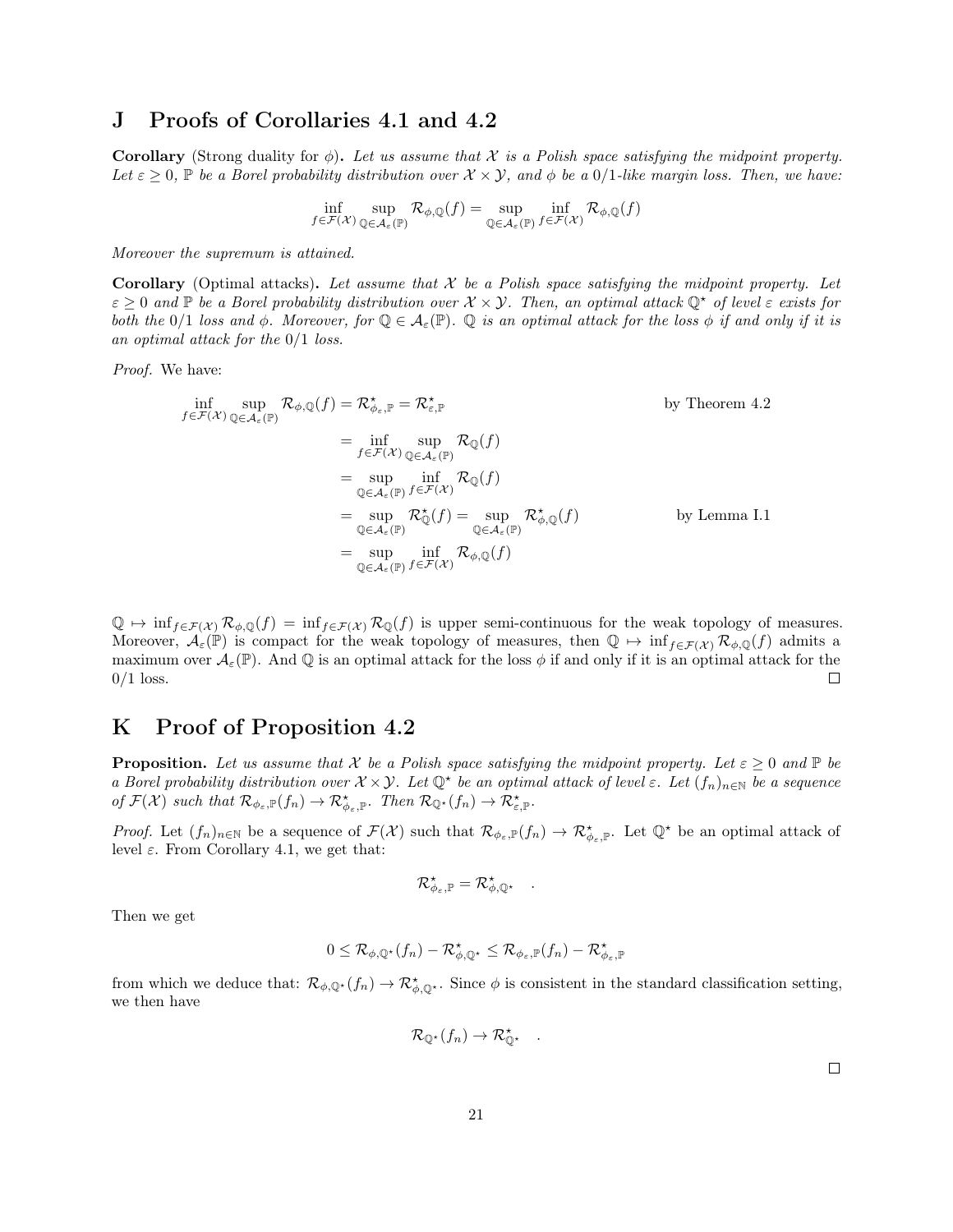## L About H-calibration

Our results naturally extend to  $H$ -calibration. With mild assumptions on  $H$ , it is possible to recover all the results made on calibration on  $\mathcal{F}(\mathcal{X})$ . First, it is worth noting that, if H contains all constant functions, then most results about calibration in the adversarial setting extend. Proposition 2.2 naturally extends to  $H$ -calibration as long as  $H$  contains all constant functions.

**Proposition.** Let  $\mathcal{H} \subset \mathcal{F}(\mathcal{X})$ . Let us assume that H contains all constant functions. Let  $\varepsilon > 0$  and  $\phi$  be a continuous classification margin loss. For all  $x \in \mathcal{X}$  and  $\eta \in [0, 1]$ , we have

$$
\mathcal{C}_{\phi_{\varepsilon},\mathcal{H}}^{\star}(x,\eta)=\mathcal{C}_{\phi,\mathcal{H}}^{\star}(x,\eta)=\inf_{\alpha\in\mathbb{R}}\eta\phi(\alpha)+(1-\eta)\phi(-\alpha)=\mathcal{C}_{\phi_{\varepsilon}}^{\star}(x,\eta)=\mathcal{C}_{\phi}^{\star}(x,\eta)\quad.
$$

The last equality also holds for the adversarial  $0/1$  loss.

The proof is exactly the same as for Proposition 2.2 since we used a constant function to prove the equality. Under the same assumptions, the notion of  $H$ -calibration and uniform  $H$ -calibration are equivalent in the standard setting.

**Proposition.** Let  $\mathcal{H} \subset \mathcal{F}(\mathcal{X})$ . Let us assume that H contains all constant functions. Let  $\phi$  be a continuous classification margin loss.  $\phi$  is uniformly H-calibrated for standard classification if and only if  $\phi$  is uniformly calibrated for standard classification. It also holds for non-uniform calibration.

*Proof.* Let us assume that  $\phi$  is a continuous classification margin loss and that  $\phi$  is uniformly calibrated. Let  $\xi > 0$ . There exists  $\delta > 0$  such that, for all  $\eta \in [0,1], x \in \mathcal{X}$  and  $f \in \mathcal{F}(\mathcal{X})$ :

$$
\mathcal{C}_{\phi}(x,\eta,f) - \mathcal{C}_{\phi}^{\star}(x,\eta) \le \delta \implies \mathcal{C}(x,\eta,f) - \mathcal{C}^{\star}(x,\eta) \le \xi.
$$

Let  $\eta \in [0,1], x \in \mathcal{X}$  and  $f \in \mathcal{H}$  such that  $\mathcal{C}_{\phi}(x,\eta,f) - \mathcal{C}_{\phi,\mathcal{H}}^{\star}(x,\eta) \leq \delta$ . Thanks to Proposition L,  $\mathcal{C}^{\star}_{\phi,\mathcal{H}}(x,\eta) = \mathcal{C}^{\star}_{\phi}(x,\eta)$ , and  $f \in \mathcal{F}(\mathcal{X})$ , then  $\mathcal{C}_{\phi}(x,\eta,f) - \mathcal{C}^{\star}_{\phi}(x,\eta) \leq \delta$  and then:

$$
\mathcal{C}(x,\eta,f)-\mathcal{C}^{\star}_{\mathcal{H}}(x,\eta)=\mathcal{C}(x,\eta,f)-\mathcal{C}^{\star}(x,\eta)\leq\xi
$$

Then  $\phi$  is uniformly H-calibrated in standard classification.

Reciprocally, let us assume that  $\phi$  is a continuous classification margin loss and that  $\phi$  is uniformly H-calibrated. Let  $\xi > 0$ . There exists  $\delta > 0$  such that, for all  $\eta \in [0,1]$ ,  $x \in \mathcal{X}$  and  $f \in \mathcal{H}$ :

$$
\mathcal{C}_{\phi}(x,\eta,f) - \mathcal{C}_{\phi,\mathcal{H}}^{\star}(x,\eta) \le \delta \implies \mathcal{C}(x,\eta,f) - \mathcal{C}_{\mathcal{H}}^{\star}(x,\eta) \le \xi.
$$

Let  $\eta \in [0,1], x \in \mathcal{X}$  and  $f \in \mathcal{H}$  such that  $\mathcal{C}_{\phi}(x,\eta,f) - \mathcal{C}_{\phi,\mathcal{H}}^{\star}(x,\eta) \leq \delta$ .  $\mathcal{C}_{\phi}(x,\eta,f) = \eta \phi(f(x)) + (1 - \delta)$  $\eta\psi(-f(x))$ . Let  $\tilde{f}: u \mapsto f(x)$  for all  $u \in \mathcal{X}$ , then  $\tilde{f} \in \mathcal{H}$  since  $\tilde{f}$  is constant,  $\mathcal{C}_{\phi}(x, \eta, f) = \mathcal{C}_{\phi}(x, \eta, \tilde{f})$ and  $\mathcal{C}(x,\eta,f) = \mathcal{C}(x,\eta,\tilde{f})$ . Thanks to the previous proposition,  $\mathcal{C}_{\phi}^{\star}(\mathcal{X},\eta) = \mathcal{C}_{\phi}^{\star}(x,\eta)$ . Then:  $\mathcal{C}_{\phi}(x,\eta,\tilde{f})$  $\mathcal{C}_{\phi,\mathcal{H}}^{\star}(x,\eta) \leq \delta$  and then:

$$
\mathcal{C}(x,\eta,f) - \mathcal{C}_{\phi,\mathcal{H}}^{\star}(x,\eta) = \mathcal{C}(x,\eta,\tilde{f}) - \mathcal{C}_{\phi}^{\star}(x,\eta) \leq \xi
$$

Then  $\phi$  is uniformly calibrated in standard classification.

We can now obtain the necessary and sufficient conditions as follows. They are really similar to the adversarial calibration ones.

**Proposition** (Necessary conditions for H-Calibration of adversarial losses). Let  $\varepsilon > 0$ . Let  $\mathcal{H} \subset \mathcal{F}(\mathcal{X})$ . Let us assume that H contains all constant functions and that there exists  $x \in \mathcal{X}$  and  $(f_n)_n \in \mathcal{H}^{\mathbb{N}}$  such that  $f_n(u) \to 0$  for all  $u \in B_\varepsilon(x)$  and for all  $n \in \mathbb{N}$ ,  $\sup_{u \in B_\varepsilon(x)} f_n(u) > 0$  and  $\inf_{u \in B_\varepsilon(x)} f_n(u) < 0$  Let  $\phi$  be a continuous margin loss. If  $\phi$  is adversarially uniformly H-calibrated at level  $\varepsilon$ , then  $\phi$  is uniformly calibrated in the standard classification setting and  $0 \notin \operatorname{argmin}_{\alpha \in \bar{\mathbb{R}}} \frac{1}{2}\phi(\alpha) + \frac{1}{2}\phi(-\alpha)$ .